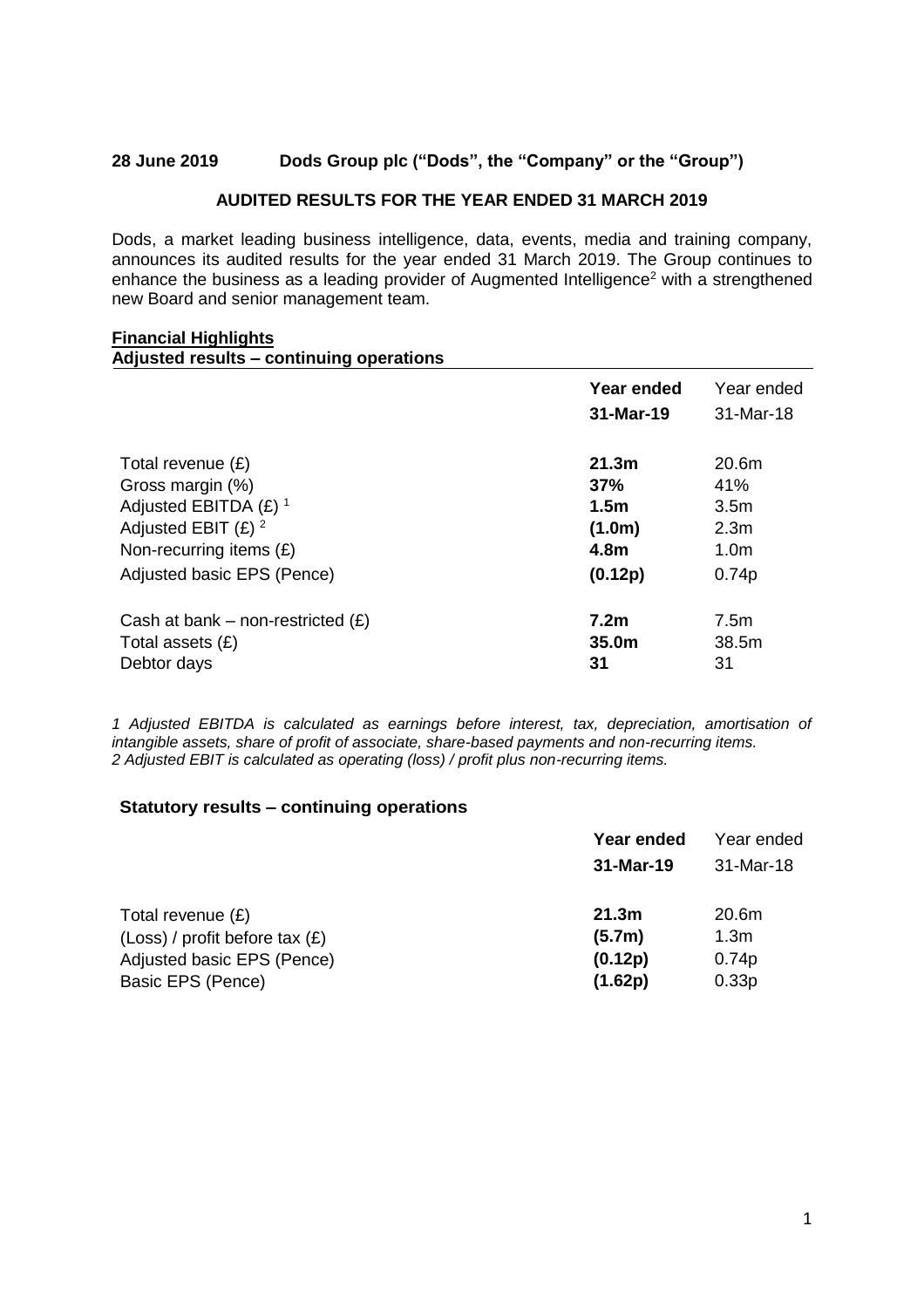### **Board Changes in 2019**

- New Chief Executive Officer Simon Presswell joined the Board on 9 July 2018
- Cheryl Jones, Chairman, stepped down from the Board on 1 August 2018
- David Hammond was appointed Non-Executive Chairman following the Company's Annual General Meeting on 1 August 2018
- Richard Boon was appointed as a Non-Executive Director on 14 August 2018.

### **Outlook**

Whilst the UK market remains challenging and somewhat uncertain, the Board is confident that the Group's strategic initiatives, combined with selective investment opportunities, including the proposed acquisition of Meritgroup, is capable of sustainable profit streams in the longer term.

The start of the financial year has been encouraging and following completion of the proposed acquisition, the Group will benefit from an approximate 9-month contribution from the Meritgroup business in the current financial year. The Group continues to be cash generative and has strengthened and diversified its capabilities. The Board views the Group prospects with confidence.

### **Dr David Hammond, Chairman, commented:**

"I would like to thank certain of our significant shareholders for their continued support, management for steering the Group through a difficult last quarter and our clients for their loyalty. Finally, I would like to acknowledge our employees for their dedication and commitment to the Group."

### **For further information, please contact:**

| Dods Group plc       |               |
|----------------------|---------------|
| Simon Presswell- CEO | 020 7593 5500 |
| Nitil Patel- CFO     |               |
| <b>Cenkos</b>        |               |
| Nicholas Wells       | 020 7397 8900 |
| Mark Connelly        |               |
| Callum Davidson      |               |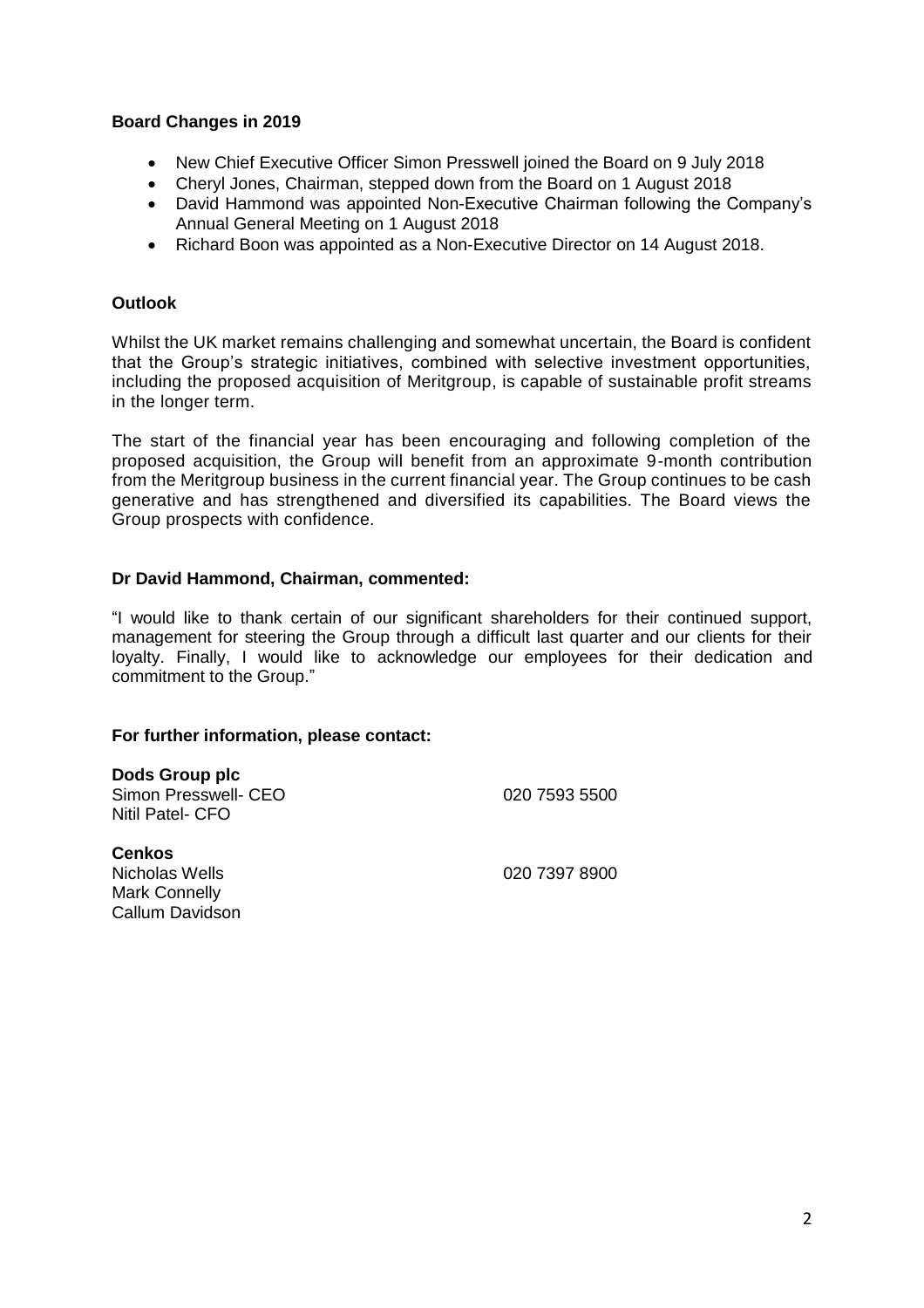## **Strategic report For the year ended 31 March 2019**

### **Chairman's statement**

### **2019 Financial Year**

The Group's priorities at the beginning of the year were: developing an acquisition strategy and pipeline, adding talent and depth in growth areas of the business and creating forward momentum in the transition to higher margin products.

As outlined in the trading update issued on 21 January 2019, the Group faced challenging market conditions in the last few months of the financial year, which has had a significant impact on the Group's adjusted EBITDA and results for the year ended 31 March 2019. From a strategic review of the business, which is ongoing, the Group has focused on a strategy that seeks to deliver growth by increasing average client spend, pivoting away from policy dependent products, raising operating margins through increased commercialisation of the Group's proprietary data and enhancing its existing portfolio. The Group seeks to simplify and strengthen its core business to deliver sustainable shareholder value in the long term.

As a result, the Group strengthened the new leadership team, including the appointment of a Chief Information Officer (CIO) and Chief Revenue Officer (CRO) since the year end.

### **Significant Acquisition**

Dods announced on 11 June 2019 its proposed acquisition of Meritgroup Limited ("Meritgroup"). The Board believes that this acquisition will be a transformational deal for the Group and will enable it to diversify its service offering into faster growing, higher margin activities.

The addition of Meritgroup brings a deep technical knowledge and expertise in the field of data engineering, machine learning and artificial intelligence to the Dods Group, which when combined with Dods' considerable expertise in analysis and content creation, it will make the enlarged Group a leading business intelligence organisation.

Meritgroup brings a highly educated, agile and diverse team with impressive technical capabilities based in Chennai, Mumbai and London which will enrich the existing operations of Dods Group in London, Edinburgh, Brussels and Paris. The addition of Meritgroup, via Merit Labs, will enable customers to rapidly test and adapt new technologies to transform their services. With an emphasis on remaining at the forefront of innovation in new technologies, Meritgroup will leverage the significant resident domain knowledge across the Group to drive actionable business outcomes for our customers.

### **Board Changes**

Simon Presswell joined the Company as Group Chief Executive Officer (CEO) and Executive Director with effect from 9 July 2018. As an accomplished CEO and leader, Simon has worked across a range of high growth transformative businesses with a focus on driving shareholder returns, executing acquisition strategies, and delivering superior customer experiences. Simon's relevant industry and acquisition experience make him well suited to lead the Company going forward.

Cheryl Jones, Chairman, stepped down from the Board on 1 August 2018.

I was appointed on the 1 August 2018 as Non-executive Chairman. I am an experienced international businessman having served on the Boards of several listed companies on both sides of the Atlantic, including ADT and American Medical Response and I also served for 6 years as a member of the Competition Commission.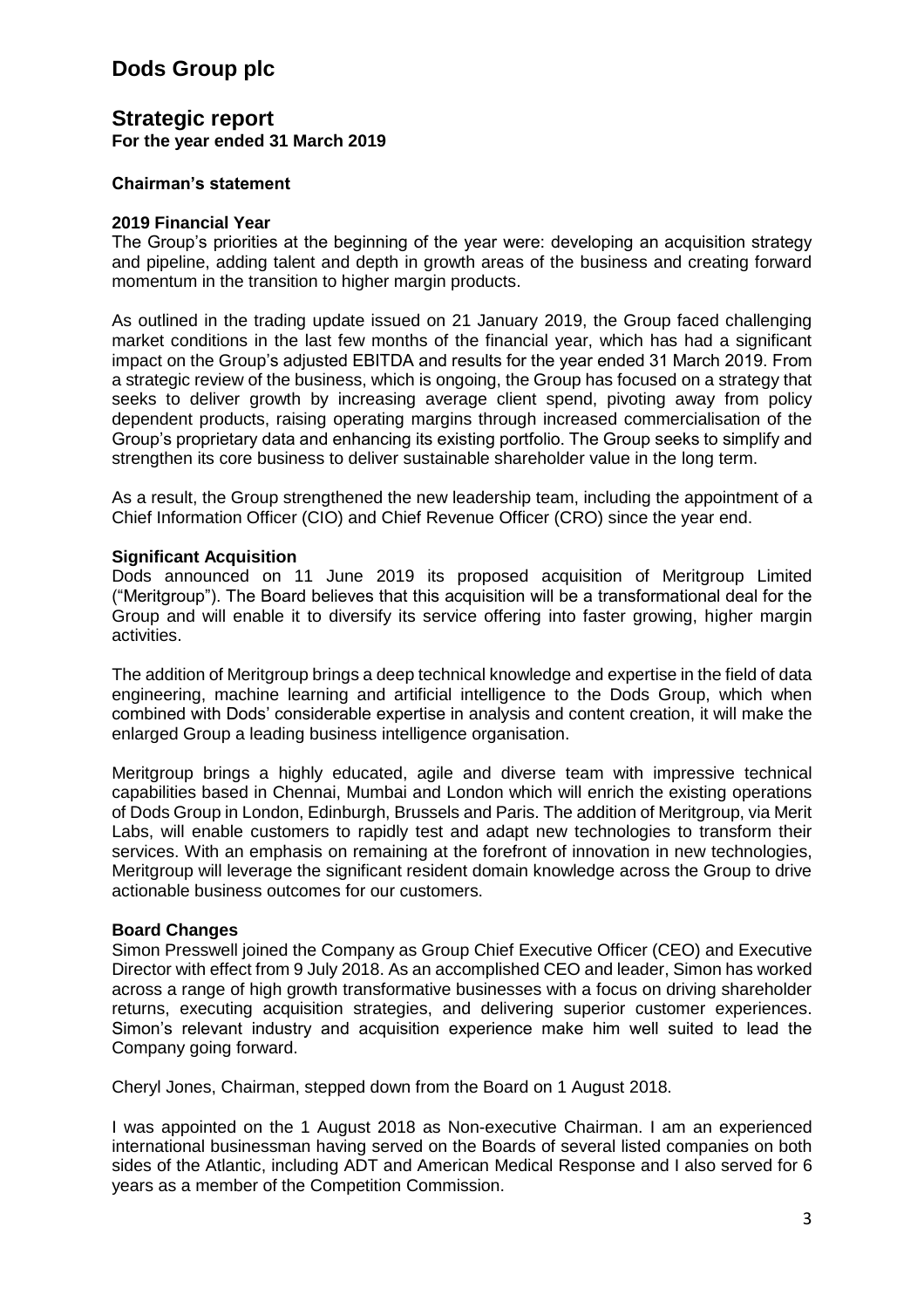## **Strategic report For the year ended 31 March 2019**

### **Chairman's statement (continued)**

Richard Boon was appointed as a Non-executive Director on 14 August 2018. Richard is the chief investment officer of Artefact Partners and a Chartered Financial Analyst with 30 years of research, portfolio management and private equity experience.

This newly strengthened Board will be instrumental in delivering the stated priorities of the Group.

### **Outlook**

Whilst the UK market remains challenging and somewhat uncertain, the Board is confident that the Group's strategic initiatives, combined with selective investment opportunities, including the proposed acquisition of Meritgroup, is capable of sustainable profit streams in the longer term.

The start of the financial year has been encouraging and following completion of the proposed acquisition, the Group will benefit from an approximate 9-month contribution from the Meritgroup business in the current financial year. The Group continues to be cash generative and has strengthened and diversified its capabilities. The Board views the Group prospects with confidence.

I would like to thank certain of our significant shareholders for their continued support, management for steering the Group through a difficult last quarter and our clients for their loyalty. Finally, I would like to acknowledge our employees for their dedication and commitment to the Group.

**Dr David Hammond** Chairman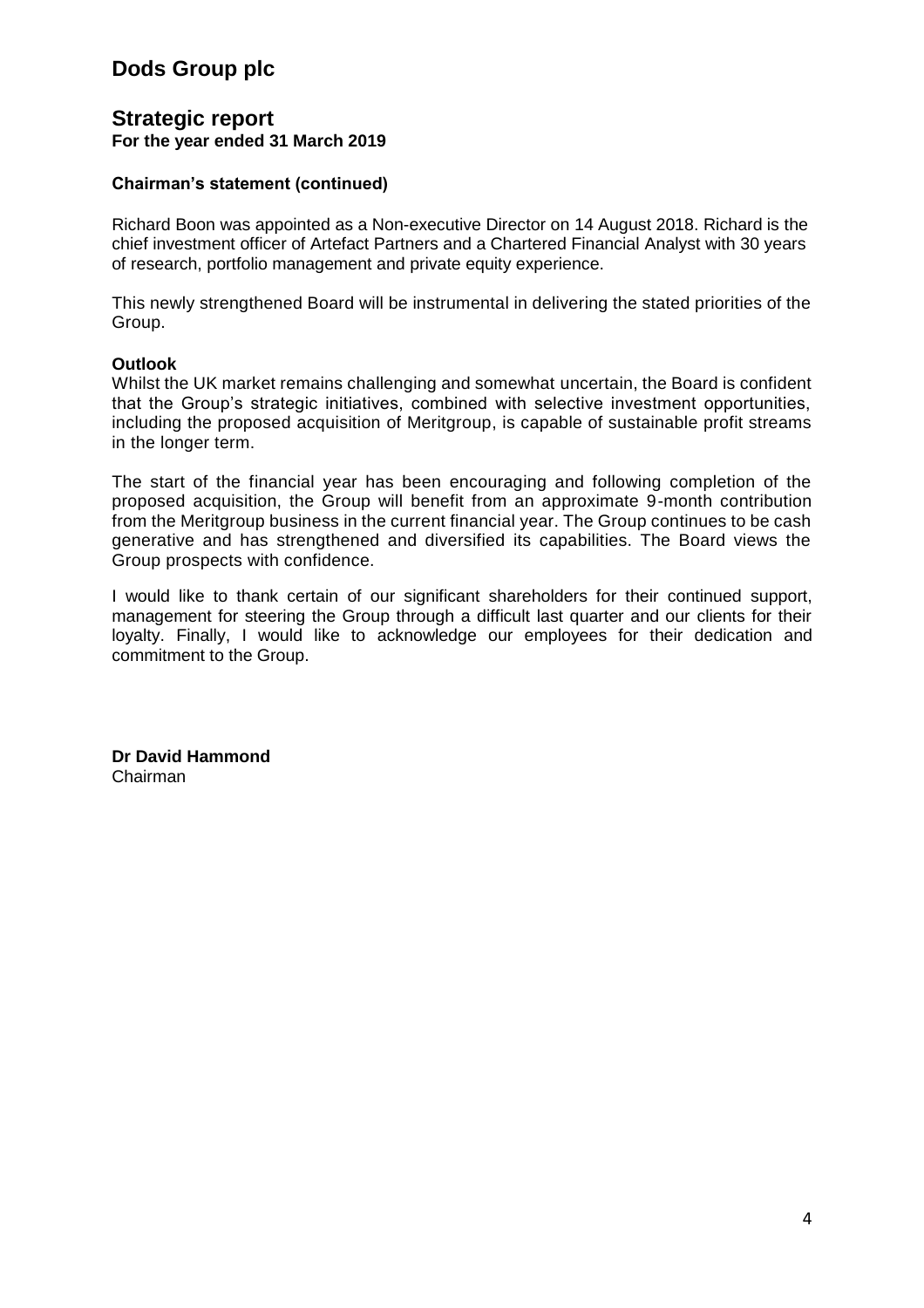## **Strategic report For the year ended 31 March 2019**

## **CEO review** *Dods today*

A business intelligence leader in Public Policy, Political and Public Management sectors, Dods is renowned for its market expertise, research and training services, as well as iconic media brands and high-impact events. Through a single platform, Dods delivers critical business insight and stakeholder engagement channels.

We help customers achieve targeted growth, comply with regulatory changes, minimise risk, monitor reputation and gain exposure to key opinion-leaders. We serve customers in more than 50 countries across 6 continents, helping them understand and reach the dynamic UK and EU political and public sector spectrum.

Our integrated services generate exponential value and efficiency, resulting in high customer retention.

# *Consolidating our market-leading position*

Due to digital communication channels, creation and dissemination of data and information is happening at a relentless speed. The need to extrapolate verified business-critical data and gain intelligence that is highly tailored to customer requirements is becoming paramount. Fully embedded in customer workflows, we understand the context and provide vital analytics and insights, as well as an end-to-end platform for stakeholder engagement. Our joined-up solutions deliver recurring, multi-year sustainable revenues and higher contract values through increased customer value creation.

## *1. Helping customers manage, influence and win business*

## **Data-driven business insights**

Dods business intelligence division focuses on delivering key public policy insights that highlight opportunities and threats in the associated sectors, as well as data solutions that monitor relevant opinion leaders across the political and public sector spectrum. Whether it's participating in public policy debates or winning public tenders, our experts will tailor Dods Monitoring, Dods People or Dods Research to get the vital information at the right time, critical to our customer success. With coverage across the UK and the EU, we provide a holistic view of key sectors to our clients.

## **Contextualised news and analysis**

Our iconic media brands enjoy high customer loyalty among the political and public sector audiences, providing content and forum for the agenda of the day to be discussed. The House, PoliticsHome, Holyrood, the Parliament magazine, Civil Service World and PublicTechnology bring the expert commentary on the latest news, as well as unique engagement channels with our audiences across the political, public affairs and public management sectors in the UK and the EU.

## **Strategic stakeholder engagement**

From niche to high-profile, our platforms help customers showcase capabilities, demonstrate thought leadership in a particular area, build awareness and foster partnerships. We provide unique routes-to-market and deliver a single outsourced solution to our clients. Targeted engagement events span Civil Service Live & Awards, MEP Awards, Westminster Briefings, NHS Expo, Public Sector ICT, Diversity and Inclusion and the full portfolio of summits, round tables and receptions.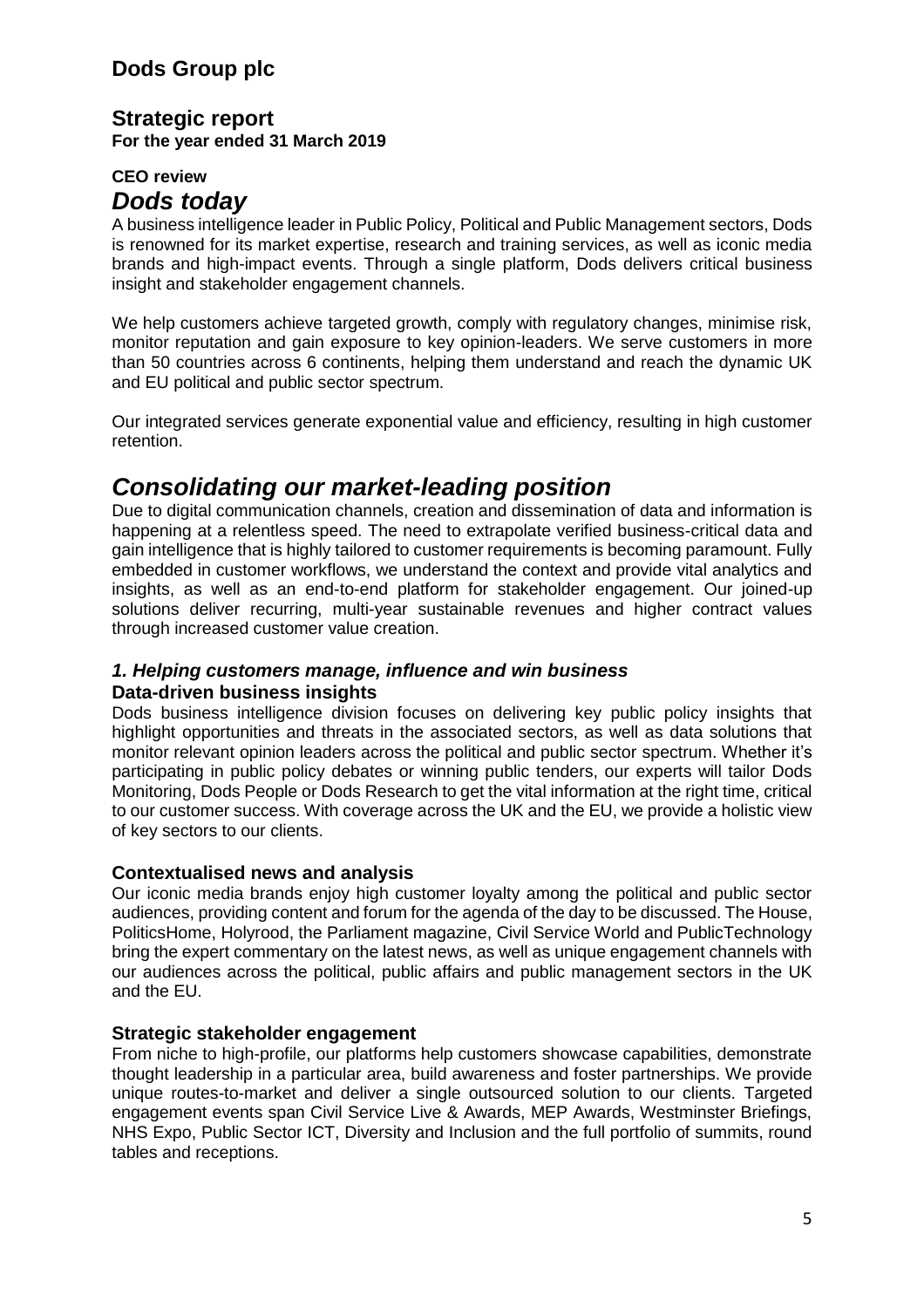## **Strategic report**

### **For the year ended 31 March 2019**

## **Knowledge solutions**

We deliver best practice training and bespoke programmes, as well as learning and development, on governance, communications and policy-making across the world. Dods Training works with national governments, embassies, civil servants, public and private sector bodies to help professionals extend their knowledge and skills in these areas, while Training Journal Awards help celebrate high-achievers within the Learning and Development industry.

### *2. Extending our footprint in core markets*

Our focus has been on increasing the reach in our core markets by using our scalable model and domain expertise to deliver new services and increase revenue streams. We have successfully managed the landmark Security & Policing exhibition on behalf of the Home Office, as well as added the Chief Scientific Officer summit to our portfolio, while Dods Monitoring intelligence service brought the UK Public Affairs industry together at a new Public Affairs conference.

### *3. Optimising sustainable recurring revenues*

Reflecting deep customer loyalty and strong market demand, the renewal rate for our core Business Intelligence subscription products has remained high, averaging 92%.

Through our integrated offering we are able to deliver more value to our customers:

- 38% of our clients buy two or more products
- 15% of our clients buy three or more products
- 5% of our clients buy four or more products

# *Towards Augmented Intelligence<sup>2</sup>*

*"You get the technology, but the human intervention is important too."* Public Affairs Executive, Dods customer

As we start to use advanced technology to secure the scale and depth of coverage across services, our human domain expertise becomes essential for providing contextualised analysis to our customers. We use technology to automate data aggregation and enhance it with our insight to produce actionable intelligence to clients, enabling them to switch focus from data collection to taking action based on this critical decision support.

Dods' core expertise is in identifying information across the complex political and public sector landscape, filtering for relevancy and highlighting implications of policy developments for specific organisations. Our focus now moves to bringing a new generation of products and services by applying machine learning to human intellect, creating Augmented Intelligence<sup>2</sup> to super-charge our subscription services model.

According to KPMG\* , Business Information providers investing in AI-enabled services combined with human domain expertise to offer workflow solutions, not just data & analysis, will capture a bigger slice of the sector's overall revenue.

<sup>\*</sup> Source: KPMG 'Hunting growth: New ways to create value in B2B information and data services' (January 2019).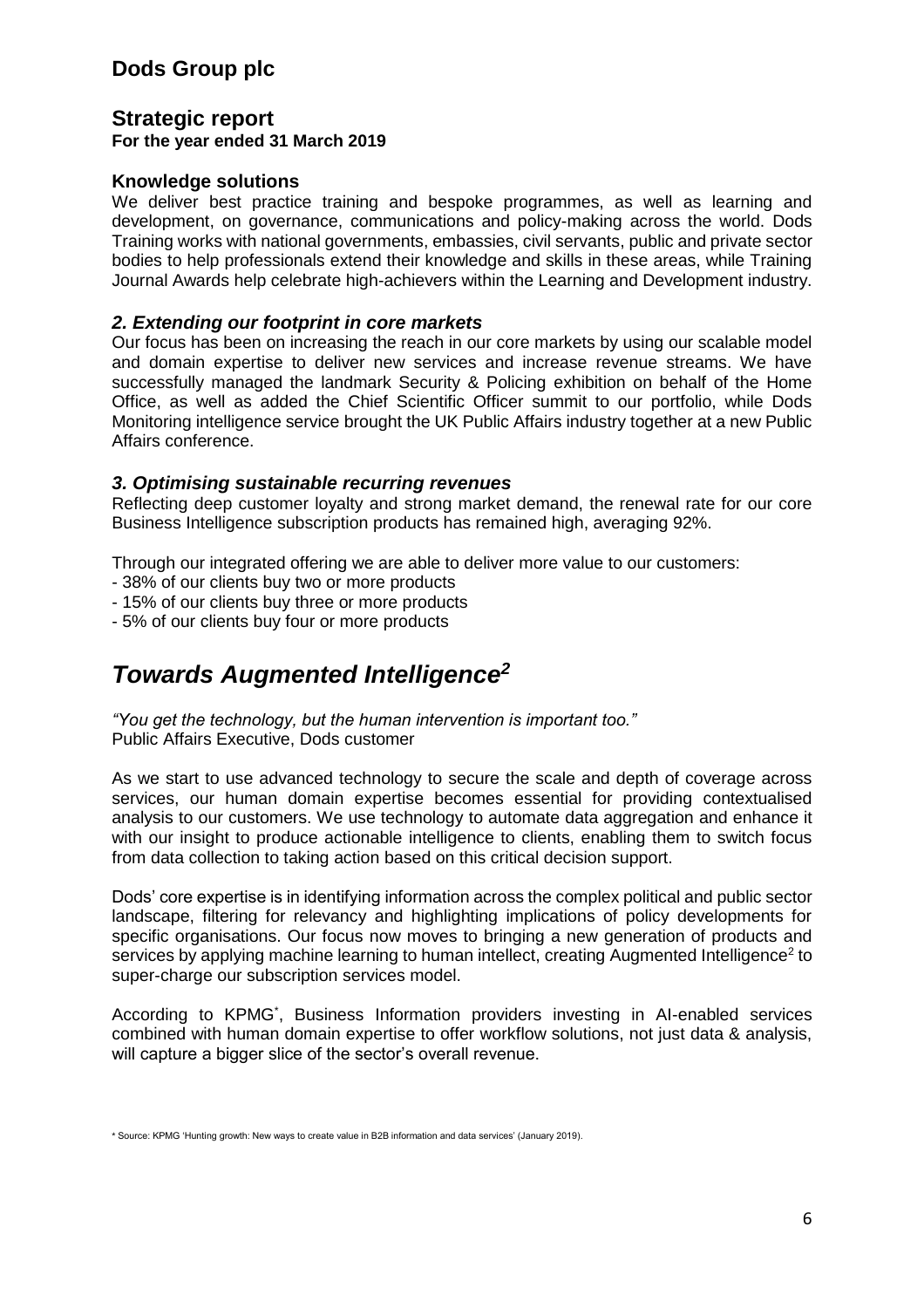## **Strategic report**

**For the year ended 31 March 2019**

## *Significant acquisition*

The acquisition of Meritgroup is a key milestone in our ambition to develop into a world-class Augmented Intelligence<sup>2</sup> business – a powerful proposition where AI technologies amplify human intellect to create more value to our customers, enabling them to act faster and with confidence.

Meritgroup powers world leading b2b information brands by providing proven data engineering services, innovative technology, in-demand talent and sector-specific expertise. Their proprietary methodology and machine learning capabilities underpin some of the most respected b2b brands.

Dods' products and services have been an integral part of our customers' workflows, so we understand where we can create most value by employing machine learning and AI to enhance our Policy & Public Sector subscription product portfolio.

Meritgroup's data processing and automation capabilities complement Dods' data and content curation and analytical competencies.

Critically, with this acquisition, we will gain technology capabilities to expand into providing commercial intelligence outside of our core Policy & Public Sectors and into global endmarkets at pace. Serving customers across a range of sectors will enable us to increase and diversify our revenue streams, mitigate dependency on a highly volatile sector and build a more predictable and sustainable subscription business, yielding higher margins.

As both businesses are looking to utilise machine learning and advanced AI technologies in gaining efficiency and scale of data enhancement, and build better products and services for customers, we believe that combining resources will accelerate our progress.

**Simon Presswell** Chief Executive Officer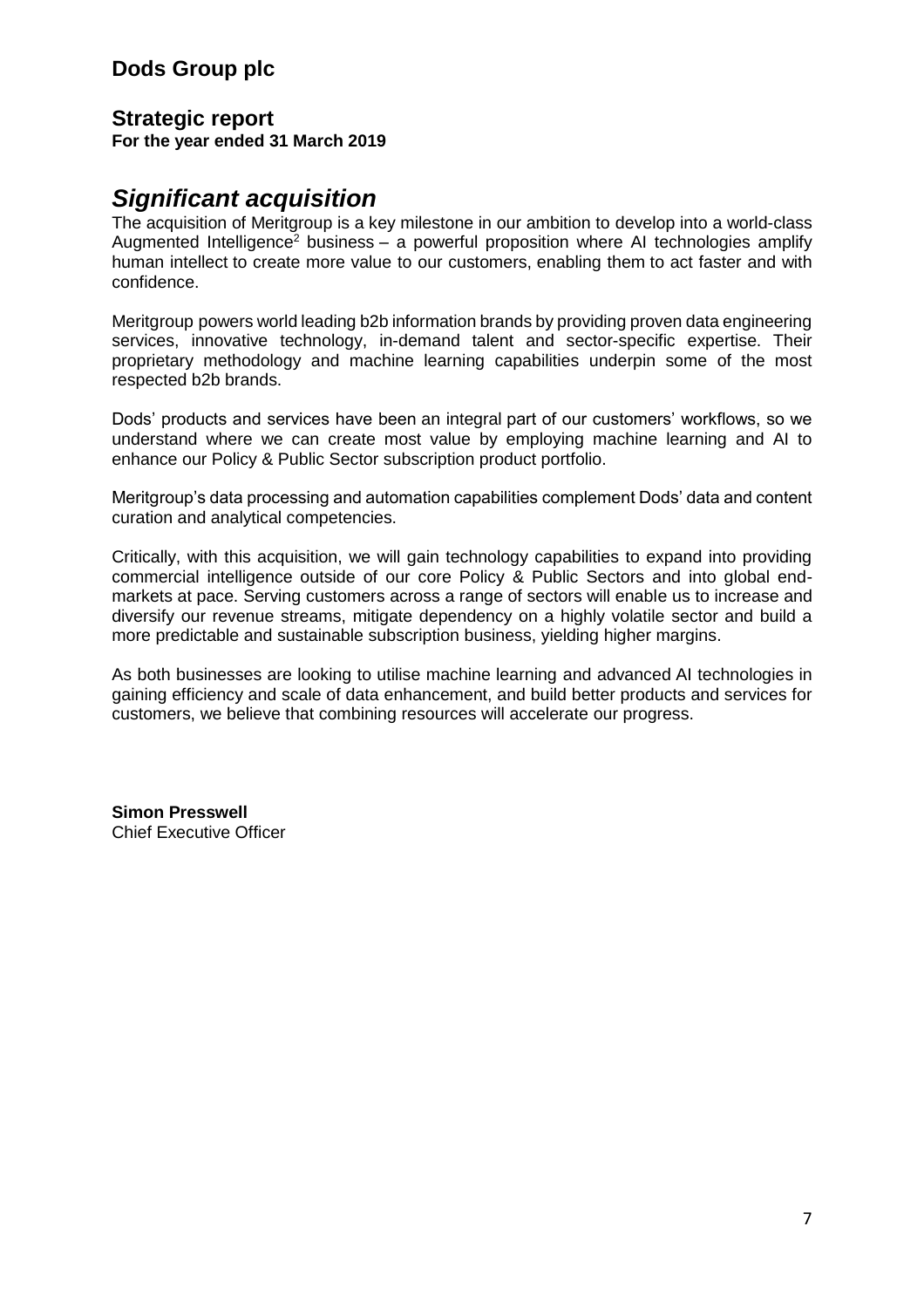## **Strategic report For the year ended 31 March 2019**

## **CFO Review**

Despite 2019 being a challenging year, the Group experienced revenue growth of 3%. As the growth was mainly in events and training, which achieve a lower gross margin than our Business Intelligence (BI) and Digital Media products and as a consequence had a more profound impact on our margins and adjusted EBITDA. As we continue to advise, inform and connect businesses in the political and policy environment we will be looking to upgrade our digital offering in our BI products. The Group continues to reduce its reliance on print and advertising as it replaces these revenue sources with more reliable, recurring revenue streams, including increasing our subscription based revenues and multi-year contracts.

As stated previously, the Group set its emphasis on enhancing the development of an acquisition strategy and pipeline, embedding an infrastructure for further organic and acquisitive growth and increasing the talent pool to enable it to deliver on these priorities going forward. The acquisition of Meritgroup Limited and appointments of the CIO and CRO are results of this stated aim.

Adjusted results are prepared to provide a more comparable indication of the Group's core business performance by removing the impact of certain items including exceptional items (material and non-recurring), and volatile items predominantly relating to investment activities and other separately reported items.

In addition, the Group also measures and presents performance in relation to various other non-GAAP measures including adjusted operating profit and adjusted EBITDA. Adjusted results are not intended to replace statutory results. These have been presented to provide users with additional information and analysis of the Group's performance, consistent with how the Board monitors results.

|                                                                                                                                                               | 2019<br>£'000         | 2018<br>£'000     |
|---------------------------------------------------------------------------------------------------------------------------------------------------------------|-----------------------|-------------------|
| Operating (loss)/profit before tax                                                                                                                            | (5,776)               | 1,299             |
| Other operating income<br>Impairment expense – investment in equity accounted<br>associate                                                                    | 1,231                 | (444)             |
| Impairment expense – intangible assets<br>Increased amortisation of software intangible assets<br>Amortisation of intangible assets acquired through business | 259<br>1,230          |                   |
| combinations<br>Non-recurring acquisition costs and professional fees<br>Other non-recurring items                                                            | 351<br>2,239<br>1,029 | 408<br>557<br>418 |
| <b>Adjusted Operating Profit</b>                                                                                                                              | 563                   | 2,238             |

## **Adjusted Operating Profit**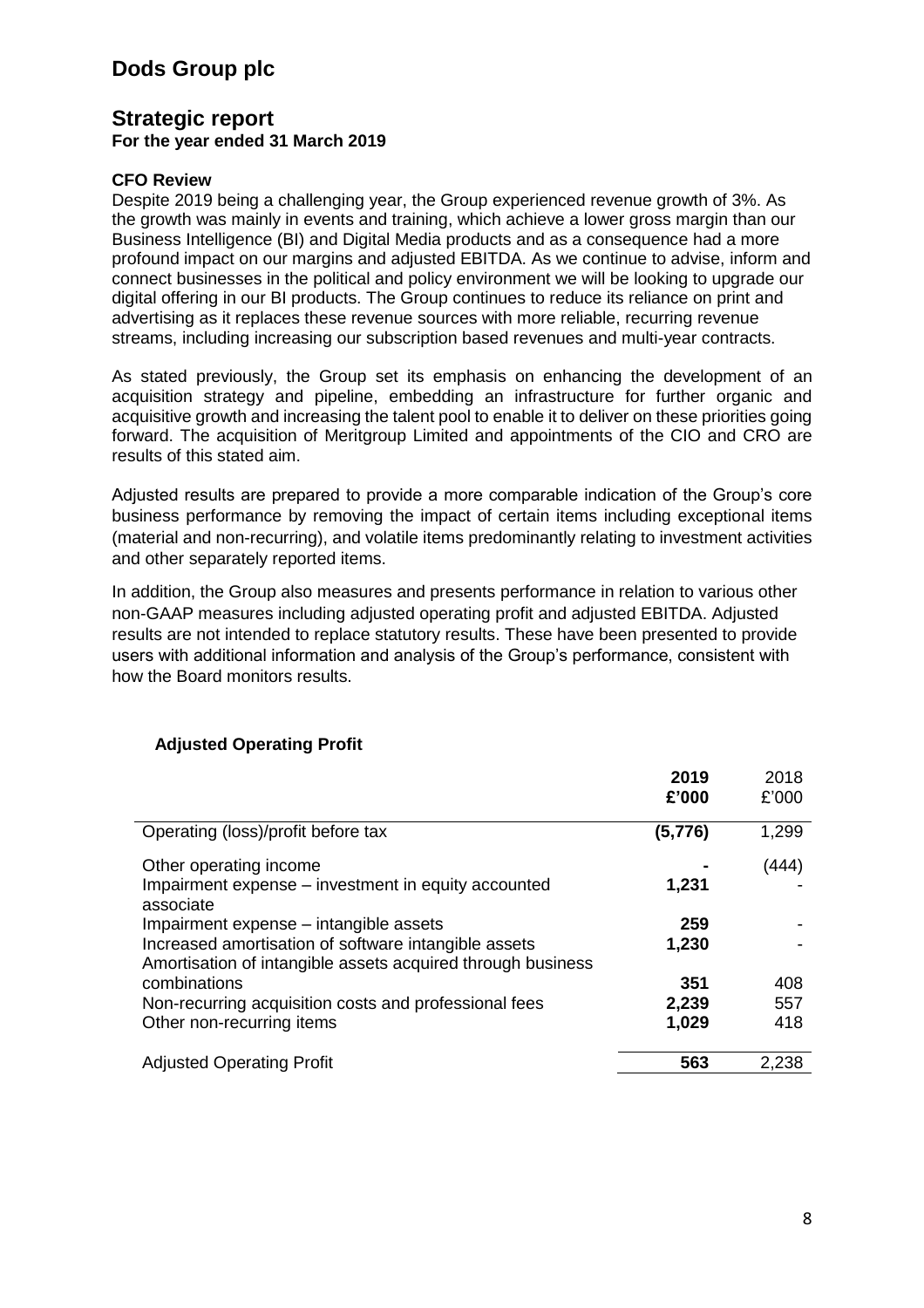## **Strategic report**

**For the year ended 31 March 2019**

## **Revenue and operating results**

The Group's revenue from continuing operations increased by 3% to £21.3 million (2018: £20.6 million) and gross profit decreased by approximately 5% to £7.9 million (2018: £8.3 million).

Gross margin decreased from 41% to 37% in the year. The decrease in gross margin was due to increased cost on delivery of events and change in the product mix sold in the year. Administration costs increased by 21% to £6.4 million (2018: £5.3 million) reflecting the increase in business rates of £100k, increased marketing spend of £260k, IT costs of £310k, in house legal (including GDPR compliance) of £125k and £260k due to Board changes and other plc related expenses.

Adjusted EBITDA decreased to £1.5 million (2018: £3.5 million) including £nil other operating income (2018: £0.4 million). Operating loss was £5.8 million (2018: profit of £1.3 million), after non-cash items including an amortisation charge of £0.4 million (2018: £0.4 million) for business combinations and a charge of £1.8 million (2018: £0.5 million) for intangible software assets. The depreciation charge in the year remained flat at £0.4 million (2018: £0.4 million). The increase in amortisation charge for software intangibles reflects the strategic review carried out by the new Board on the useful economic life of the software platform developed in-house by the Group. As a consequence of the review the amortisation charge increased by £1.3 million reflecting the shorter useful economic life of the intangible asset. Non-recurring acquisition related costs, impairment expense, people-related costs and other costs were £4.8 million (2018: £1.0 million). This was principally a result of increased acquisition costs of £2.2m (2018: £0.5m) and impairment losses.

The statutory loss before tax for the year was £5.7 million (2018: profit before tax of £1.3 million).

### **Taxation**

As a result of the losses in the year the Group has taken a tax credit of £0.2 million (2018: charge of £0.18 million).

### **Earnings per share**

Adjusted earnings per share, both basic and diluted, from continuing operations in the year were a loss of 0.12 pence (2018: earnings of 0.74 pence) and were based on the adjusted loss for the year of £0.4 million (2018: profit of £2.5 million) with a basic weighted average number of shares in issue during the year of 341,640,953 (2018: 341,524,286).

Earnings per share, both basic and diluted, from continuing operations in the year were a loss of 1.62 pence (2018: earnings of 0.33 pence) and were based on the net loss for the year of £5.5 million (2018: profit of £1.1 million).

### **Dividend**

The Board is not proposing a dividend at this time (2018: £nil).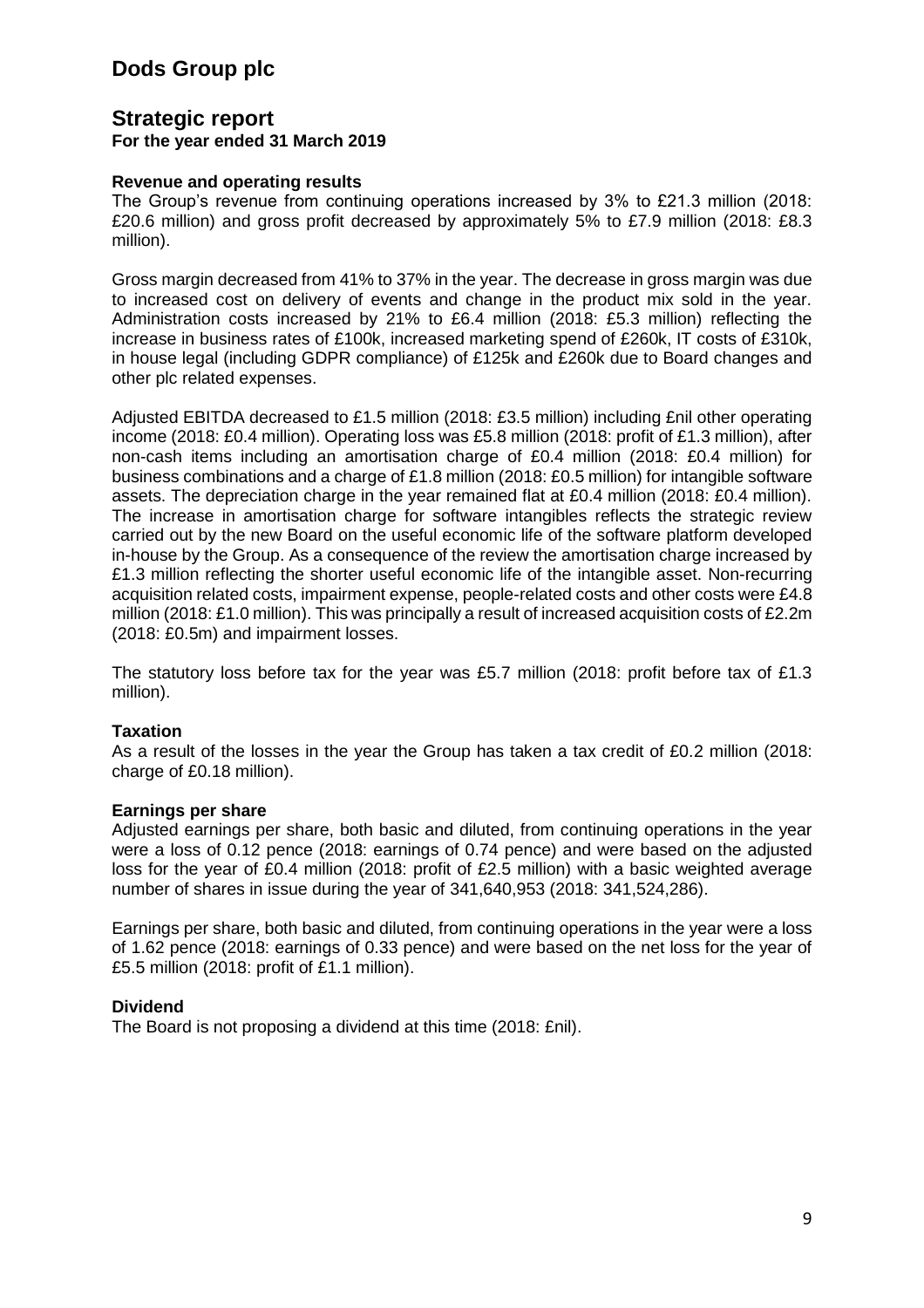# **Strategic report**

## **For the year ended 31 March 2019**

### **Assets**

Non-current assets consisted of goodwill of £13.3 million (2018: £13.3 million), intangible assets of £6.4 million (2018: £8.3 million) and property, plant and equipment of £2.1 million (2018: £2.3 million). The Group, since February 2017, has held a 40% stake in the issued share capital of Sans Frontières Associates (SFA) and has loaned SFA £0.7 million (2018: £0.7 million) at the year end. The loan is unsecured and carries no interest charge. Additionally, the Group has held a 30% stake in Social 360 since November 2017 which it carries at £0.5 million (2018: £1.7 million).

During the year, the new Board had undertaken a strategic review of the Group, including an assessment of carrying values of intangible assets and investments. The movement in intangible assets of £1.9m relates predominately to the reduction in the useful economic life of the software platform of Dods' business intelligence division. The impairment of the investment in Social360 reflects the new Board's internal assessment of the realisable carrying value of the investment based on actual performance of this associate.

Trade and other receivables increased by £0.1 million to £3.6 million (2018: £3.5 million).

### **Liabilities**

Current liabilities increased by £2.3 million to £11.5 million (2018: £9.2 million) largely due to an increase in accruals and deferred income in the year. Included in the accruals is an amount for £1.5 million relating to acquisition costs (2018: £nil). There has been a £0.3m (2018: £nil) credit booked in the deferred tax liability of £0.5 million (2018: £0.8 million) largely reflecting timing differences.

### **Capital and Reserves**

Total assets of the Group were £35.0 million (2018: £38.5 million) with the main movements being impairment, amortisation and non-recurring acquisition costs and professional fees. Total equity decreased by £5.5 million to £23.0 million (2018: £28.5 million), mainly reflecting the loss for the year.

### **Liquidity and capital resources**

Net interest and finance income during the period amounted to £480 (2018: £21,000). The Group had an unrestricted cash balance of £7.2 million (2018: £7.5 million) and had no borrowings at the year end. The Group also held restricted cash of £1.3 million (2018: £1.3 million) supporting the lease agreement for the Company's London premises. The cash movement reflects a net working capital increase of £0.9 million (2018: £3.2 million) and an investing outflow of £1.0 million (2018: £3.4 million).

**Nitil Patel** Chief Financial Officer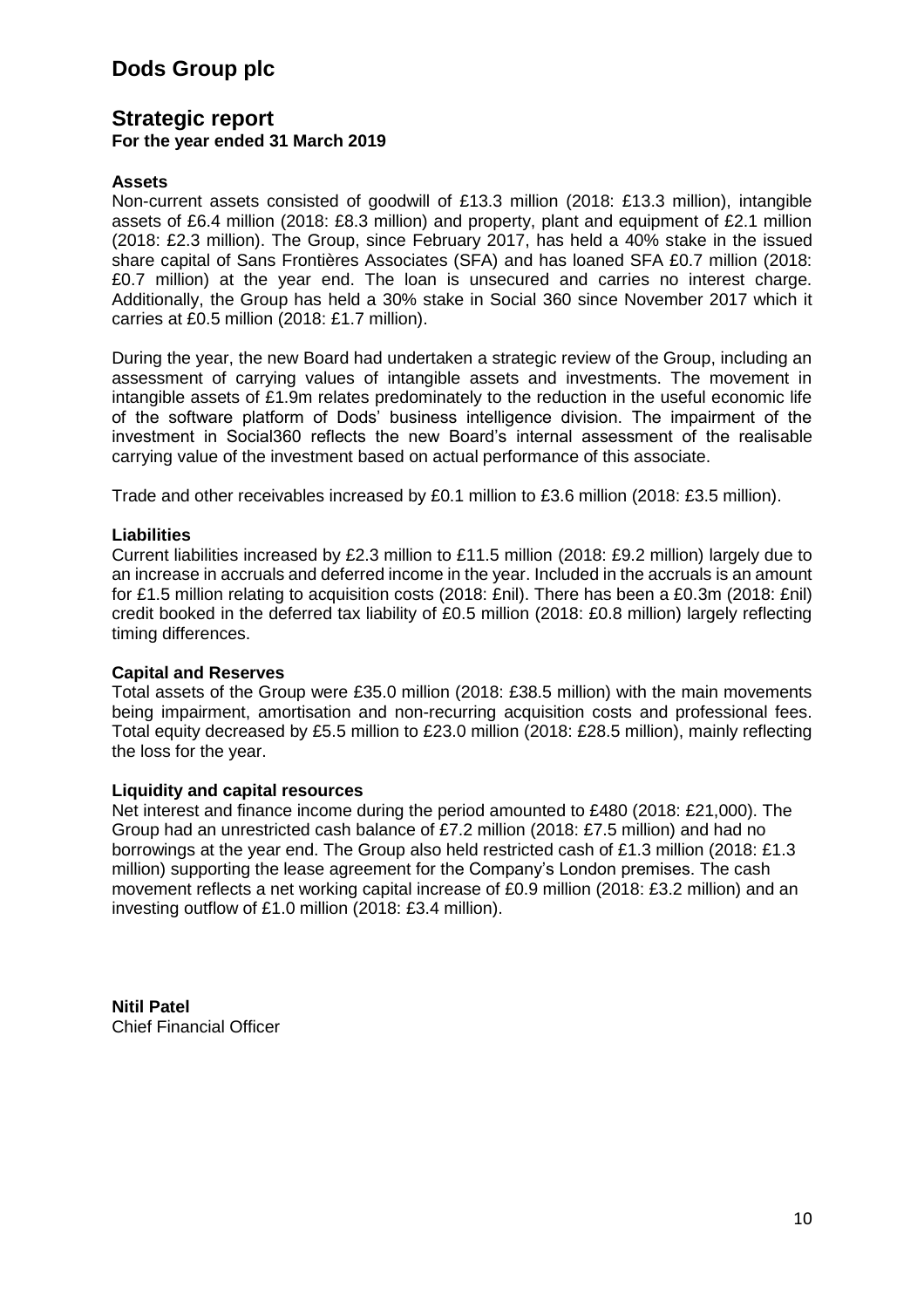# **Consolidated income statement**

**For the year ended 31 March 2019**

|                                                                          | <b>Note</b>    | 2019<br>£'000 | 2018<br>£'000 |
|--------------------------------------------------------------------------|----------------|---------------|---------------|
| <b>Revenue</b>                                                           | 3              | 21,301        | 20,586        |
| Cost of sales                                                            |                | (13, 419)     | (12, 239)     |
| <b>Gross profit</b>                                                      |                | 7,882         | 8,347         |
| Administrative expenses                                                  |                | (6, 381)      | (5,286)       |
| Other operating income                                                   | 4              |               | 444           |
| <b>Adjusted EBITDA</b>                                                   |                | 1,501         | 3,505         |
| Depreciation of tangible fixed assets                                    | 10             | (379)         | (357)         |
| Amortisation of intangible assets acquired through business combinations | 9              | (351)         | (408)         |
| Amortisation of software intangible assets                               | 9              | (1,789)       | (466)         |
| Non-recurring items                                                      | 5              |               |               |
| Non-recurring acquisition costs and professional fees                    |                | (2, 239)      | (557)         |
| Impairment expense - investment in equity accounted associate            |                | (1, 231)      |               |
| Impairment expense - intangible assets                                   |                | (259)         |               |
| People-related costs                                                     |                | (332)         | (385)         |
| Other non-recurring items                                                |                | (697)         | (33)          |
| <b>Operating (loss) / profit</b>                                         |                | (5,776)       | 1,299         |
| Net finance costs                                                        |                |               | 21            |
| Share of profit / (loss) of associate                                    | 11             | 50            | (9)           |
| (Loss) / profit before tax                                               |                | (5, 726)      | 1,311         |
| Income tax credit / (charge)                                             | 6              | 197           | (182)         |
| (Loss) / profit for the year                                             |                | (5, 529)      | 1,129         |
|                                                                          |                |               |               |
| (Loss) / profit per share (pence)                                        |                |               |               |
| Basic                                                                    | $\overline{7}$ | (1.62p)       | 0.33p         |
| <b>Diluted</b>                                                           | $\overline{7}$ | (1.62p)       | 0.33p         |

The accompanying notes form an integral part of this consolidated income statement.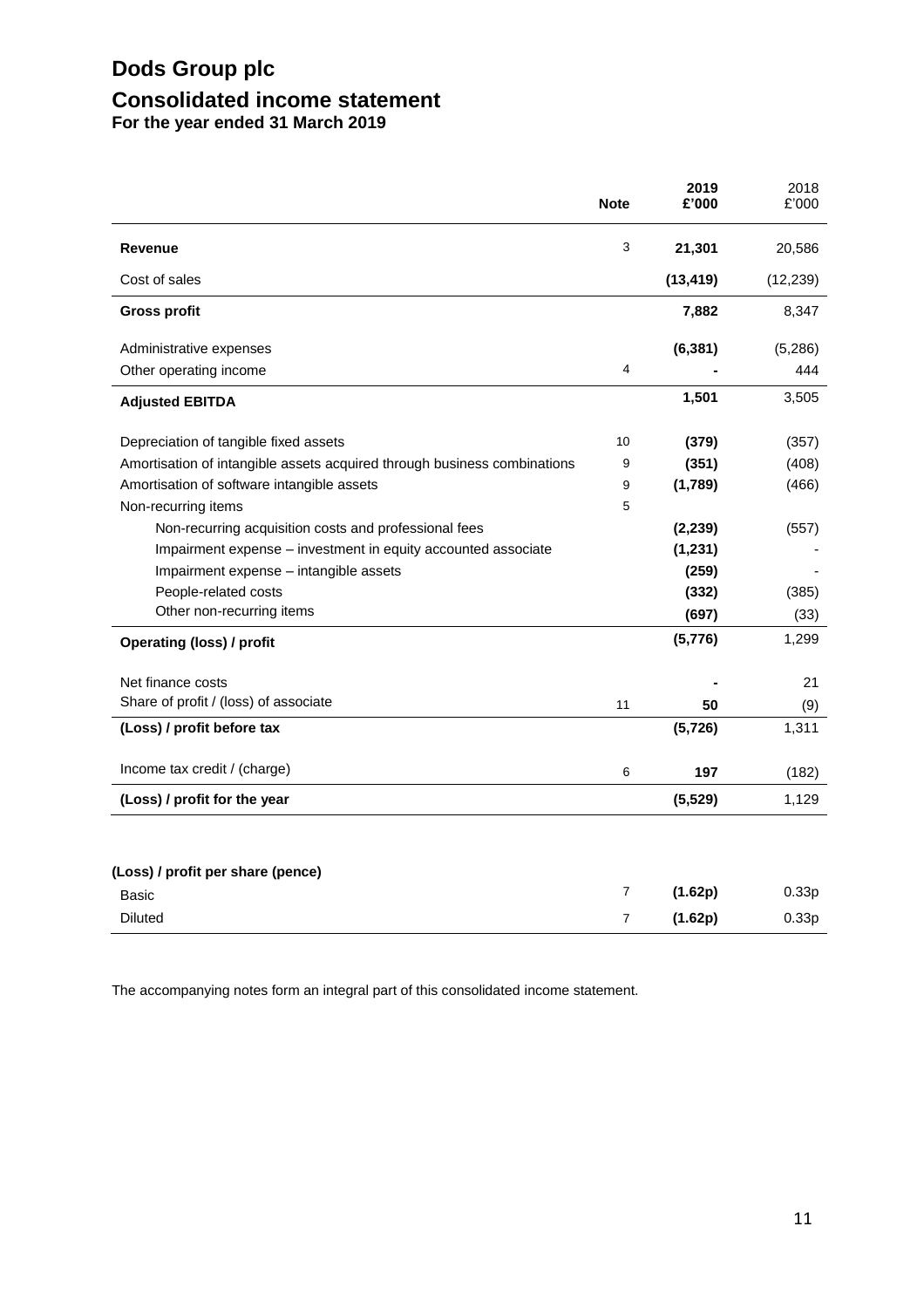## **Consolidated statement of comprehensive income For the year ended 31 March 2019**

|                                                                | 2019<br>£'000 | 2018<br>£'000 |
|----------------------------------------------------------------|---------------|---------------|
| (Loss) / profit for the year                                   | (5, 529)      | 1,129         |
| Items that may be subsequently reclassified to Profit and loss |               |               |
| Exchange differences on translation of foreign operations      | (8)           | 95            |
| Other comprehensive (loss) / income for the year               | (8)           | 95            |
| Total comprehensive (loss) / income for the year               | (5, 537)      | 1,224         |

The accompanying notes form an integral part of this consolidated statement of comprehensive income.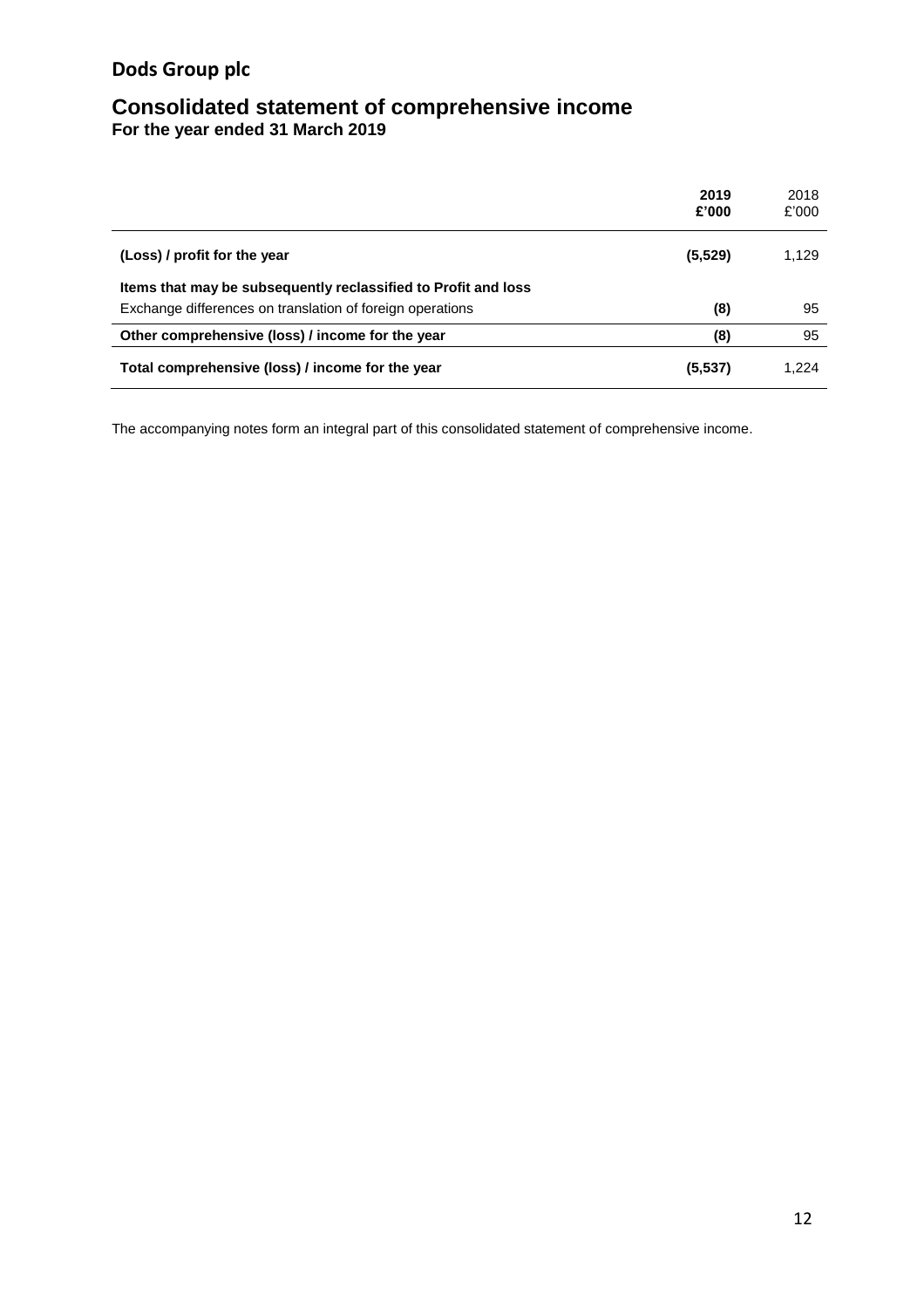# **Consolidated statement of financial position**

**As at 31 March 2019**

|                                         | <b>Note</b> | 2019<br>£'000 | 2018<br>£'000     |
|-----------------------------------------|-------------|---------------|-------------------|
| <b>Non-current assets</b>               |             |               |                   |
| Goodwill                                | 8           | 13,282        | 13,282            |
| Intangible assets                       | 9           | 6,421         | 8,308             |
| Property, plant and equipment           | 10          | 2,063         | 2,327             |
| Investment in associates                | 11          | 503           | 1,684             |
| Long-term loan receivable               | 11          | 700           | 700               |
| <b>Total non-current assets</b>         |             | 22,969        | 26,301            |
| <b>Current assets</b>                   |             |               |                   |
| Inventories                             |             | 16            | $12 \overline{ }$ |
| Trade and other receivables             | 12          | 3,584         | 3,469             |
| Cash and cash equivalents               | 12          | 7,160         | 7,491             |
| Restricted cash held in deposit account | 12          | 1,266         | 1,266             |
| <b>Total current assets</b>             |             | 12,026        | 12,238            |
| <b>Total assets</b>                     |             | 34,995        | 38,539            |
| <b>Capital and reserves</b>             |             |               |                   |
| Issued capital                          | 15          | 17,096        | 17,096            |
| Share premium                           |             | 8,142         | 8,142             |
| Other reserves                          |             | 409           | 409               |
| Retained (loss) / profit                |             | (2,616)       | 2,913             |
| Share option reserve                    |             | 55            | 44                |
| <b>Translation reserve</b>              |             | (67)          | (59)              |
| <b>Total equity</b>                     |             | 23,019        | 28,545            |
| <b>Current liabilities</b>              |             |               |                   |
| Trade and other payables                | 13          | 11,489        | 9,231             |
| <b>Total current liabilities</b>        |             | 11,489        | 9,231             |
| <b>Non-current liabilities</b>          |             |               |                   |
| Deferred tax liability                  |             | 487           | 763               |
| <b>Total non-current liabilities</b>    |             | 487           | 763               |
| <b>Total equity and liabilities</b>     |             | 34,995        | 38,539            |

The accompanying notes form an integral part of this consolidated statement of financial position.

These financial statements were approved by the Board of Directors and were signed on its behalf by:

**Nitil Patel** Chief Financial Officer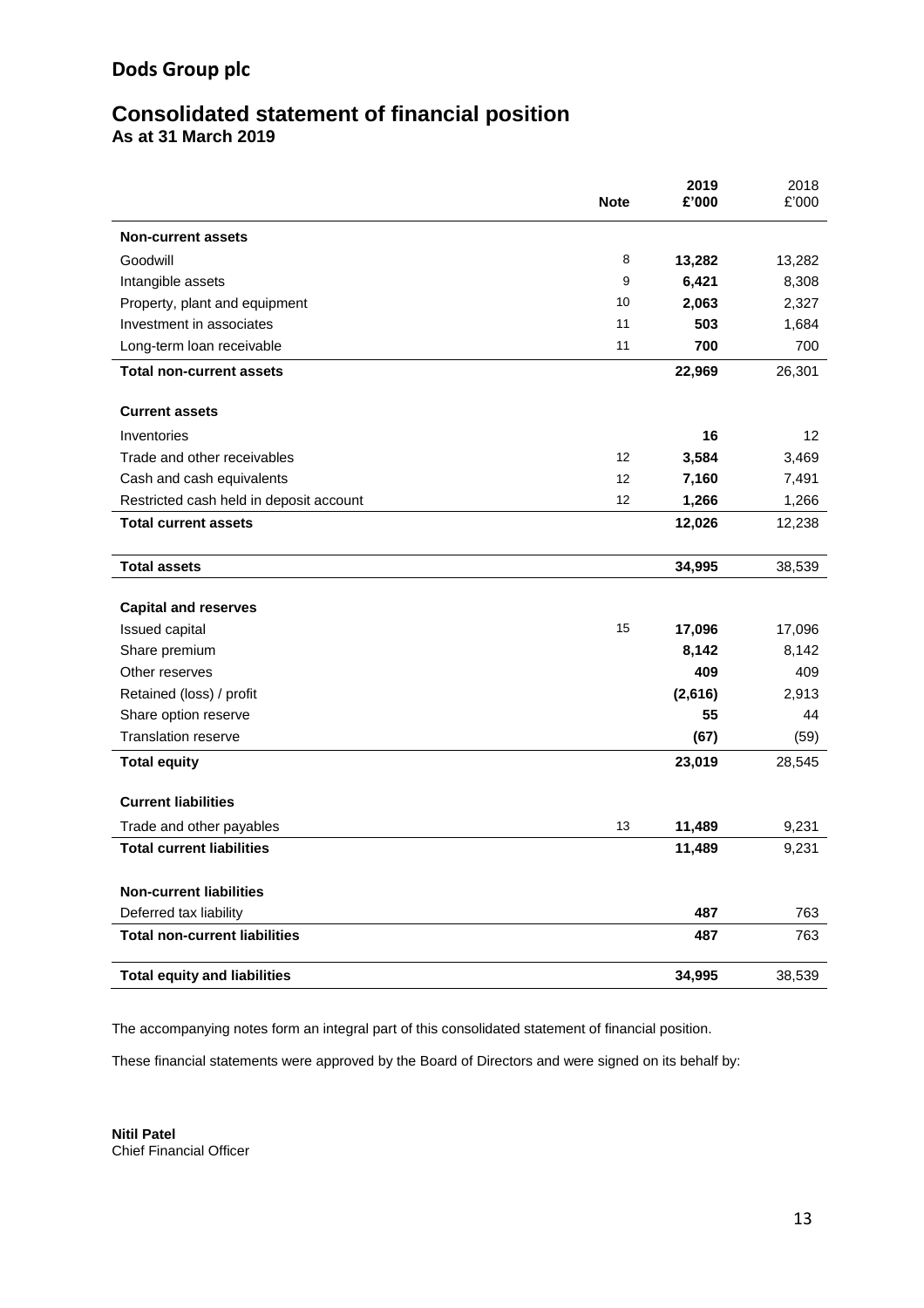# **Consolidated statement of changes in equity**

**For the year ended 31 March 2019**

|                                  | Share capital<br>£'000 | Share premium<br>reserve <sup>1</sup><br>£'000 | Merger reserve <sup>2</sup><br>£'000 | Retained<br>earnings<br>£'000 | Translation<br>reserve <sup>3</sup><br>£'000 | Share option<br>$r$ eserve $4$<br>£'000 | <b>Total</b><br>shareholders'<br>funds<br>£'000 |
|----------------------------------|------------------------|------------------------------------------------|--------------------------------------|-------------------------------|----------------------------------------------|-----------------------------------------|-------------------------------------------------|
| At 1 April 2017                  | 17,088                 | 8,105                                          | 409                                  | 1,784                         | (154)                                        | 36                                      | 27,268                                          |
| Total comprehensive income       |                        |                                                |                                      |                               |                                              |                                         |                                                 |
| Profit for the year              |                        |                                                |                                      | 1,129                         |                                              |                                         | 1,129                                           |
| Other comprehensive income       |                        |                                                |                                      |                               |                                              |                                         |                                                 |
| Currency translation differences |                        |                                                |                                      |                               | 95                                           |                                         | 95                                              |
| Share-based payment              |                        |                                                |                                      |                               |                                              | 8                                       | 8                                               |
| Transactions with owners         |                        |                                                |                                      |                               |                                              |                                         |                                                 |
| Issue of ordinary shares         | 8                      | 37                                             | $\blacksquare$                       |                               | $\blacksquare$                               |                                         | 45                                              |
| At 31 March 2018                 | 17,096                 | 8,142                                          | 409                                  | 2,913                         | (59)                                         | 44                                      | 28,545                                          |
| Total comprehensive income       |                        |                                                |                                      |                               |                                              |                                         |                                                 |
| Loss for the year                |                        |                                                |                                      | (5, 529)                      |                                              |                                         | (5, 529)                                        |
| Other comprehensive loss         |                        |                                                |                                      |                               |                                              |                                         |                                                 |
| Currency translation differences |                        |                                                |                                      |                               | (8)                                          |                                         | (8)                                             |
| Share-based payment              |                        |                                                |                                      |                               |                                              | 11                                      | 11                                              |
| Transactions with owners         |                        |                                                |                                      |                               |                                              |                                         |                                                 |
| Issue of ordinary shares         |                        |                                                |                                      | $\blacksquare$                |                                              |                                         |                                                 |
| At 31 March 2019                 | 17,096                 | 8,142                                          | 409                                  | (2,616)                       | (67)                                         | 55                                      | 23,019                                          |

1 The share premium reserve represents the amount paid to the Company by shareholders above the nominal value of shares issued.

2 The merger reserve represents accounting treatment in relation to historical business combinations.

3 The translation reserve comprises foreign currency translation differences arising from the translation of financial statements of the Group's foreign entities into sterling.

4 The share option reserve represents the cumulative expense recognised in relation to equity-settled share-based payments.

The accompanying notes form an integral part of this consolidated statement of changes in equity.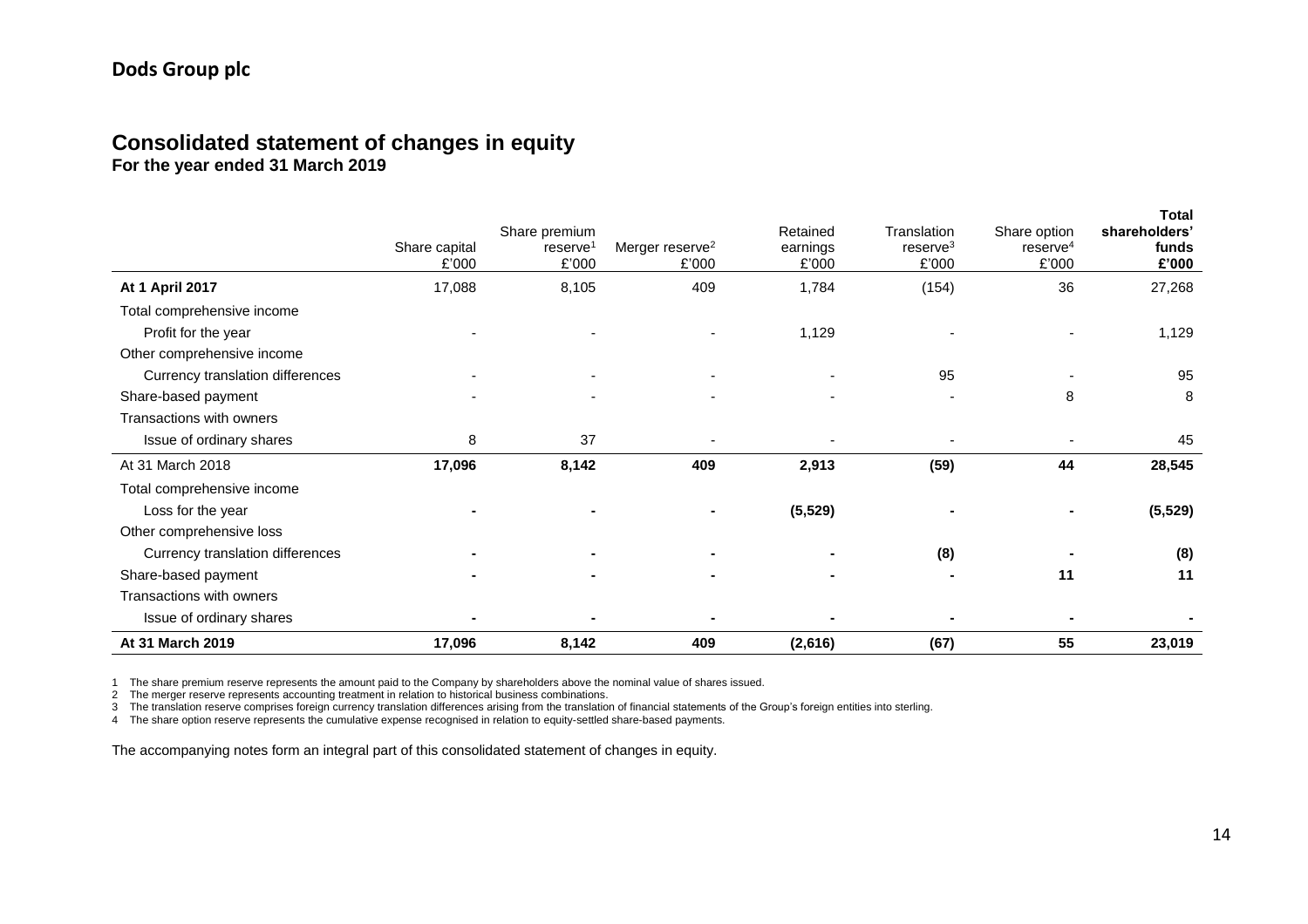## **Consolidated statement of cash flows**

**For the year ended 31 March 2019**

| of the year chucu of maron zo                                            | <b>Note</b> | 2019<br>£'000 | 2018<br>£'000 |
|--------------------------------------------------------------------------|-------------|---------------|---------------|
|                                                                          |             |               |               |
| Cash flows from operating activities                                     |             |               |               |
| (Loss) / profit for the year                                             |             | (5, 529)      | 1,129         |
| Depreciation of property, plant and equipment                            | 10          | 379           | 357           |
| Amortisation of intangible assets acquired through business combinations | 9           | 351           | 408           |
| Amortisation of other intangible assets                                  | 9           | 1,789         | 466           |
| Impairment charges                                                       | 5           | 1,490         |               |
| Share-based payments charge                                              |             | 11            | 8             |
| Share of profit of associate                                             | 11          | (50)          |               |
| Net finance costs                                                        |             |               | 21            |
| Non-recurring acquisition costs and professional fees                    |             | 400           | 557           |
| Income tax (credit) / charge                                             | 6           | (197)         | 182           |
| Operating cash flows before movement in working capital                  |             | (1, 356)      | 3,128         |
| Change in inventories                                                    |             | (4)           | 23            |
| Change in trade and other receivables                                    |             | (114)         | (664)         |
| Change in trade and other payables                                       |             | 2,337         | 671           |
| <b>Cash generated by operations</b>                                      |             | 863           | 3,158         |
| <b>Taxation paid</b>                                                     |             | (166)         | (43)          |
| Net cash from operating activities                                       |             | 697           | 3,115         |
|                                                                          |             |               |               |
| Cash flows from investing activities                                     |             |               |               |
| Interest and similar income received                                     |             | 12            | 2             |
| Non-recurring acquisition costs and professional fees                    |             | (400)         | (557)         |
| Investment in associates                                                 | 11          |               | (1,650)       |
| Additions to property, plant and equipment                               | 10          | (115)         | (261)         |
| Additions to intangible assets                                           | 9           | (512)         | (471)         |
| Long-term loan to associate                                              | 11          |               | (500)         |
| Net cash used in investing activities                                    |             | (1,015)       | (3, 437)      |
| Cash flows from financing activities                                     |             |               |               |
|                                                                          |             |               |               |
| Proceeds from issue of share capital                                     |             |               | 45            |
| Interest and similar expenses paid                                       |             | (12)          |               |
| Net cash used in financing activities                                    |             | (12)          | 45            |
| Net decrease in cash and cash equivalents                                |             | (330)         | (277)         |
| Opening cash and cash equivalents                                        |             | 8,757         | 9,033         |
| Effect of exchange rate fluctuations on cash held                        |             | (1)           | 1             |
| <b>Closing cash at bank</b>                                              |             | 8,426         | 8,757         |
|                                                                          |             |               |               |
| <b>Comprised of:</b>                                                     |             |               |               |
| Cash and cash equivalents                                                |             | 7,160         | 7,491         |
| Restricted cash held in deposit account                                  |             | 1,266         | 1,266         |
| <b>Closing cash at bank</b>                                              | 12          | 8,426         | 8,757         |

The accompanying notes form an integral part of this consolidated statement of cash flows.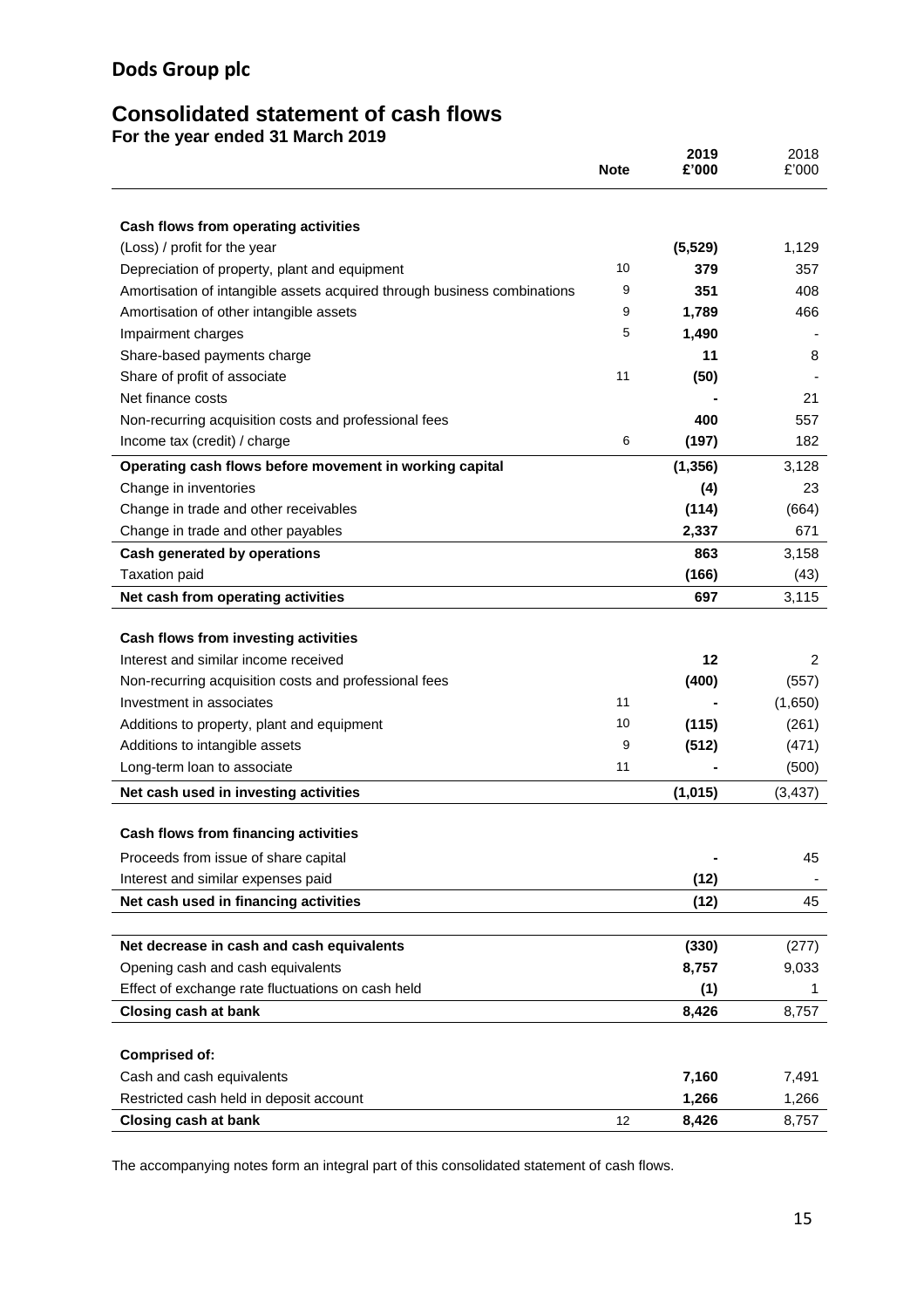## **Notes to the consolidated financial statements For the year ended 31 March 2019**

## **1. Statement of significant accounting policies and judgements**

Dods Group plc is a Company incorporated in England and Wales.

The consolidated financial statements of Dods Group plc have been prepared and approved by the directors in accordance with International Financial Reporting Standards as endorsed by the International Accounting Standards Board and as adopted by the EU ("adopted IFRS"). The Company has elected to prepare its parent company financial statements in accordance with FRS 102; these are presented after the notes to the consolidated financial statements.

The consolidated financial statements consolidate those of the Company and its subsidiaries (together referred to as the "Group"). The parent company financial statements present information about the Company as a separate entity and not about its group.

The accounting policies set out below have, unless otherwise stated, or as outlined in the 'Standards adopted' section below, been applied consistently to all periods presented in these Group financial statements.

Judgements made by the directors in the application of these accounting policies that have a significant effect on the financial statements and estimates with a significant risk of material adjustment in the next year are discussed in note 2.

#### **Standards adopted**

There are no IFRS or IFRIC interpretations that are effective for the first time for the financial year beginning on or after 1 April 2018 that have had a material impact on the Group. The following have been adopted by the Group for the year:

• IFRS 15 'Revenue from Contracts with Customers' (effective periods beginning on or after 1 January 2018); IFRS 15 presents new requirements for the recognition of revenue, replacing IAS 18 'Revenue', IAS 11 'Construction Contracts', and several revenue-related interpretations. The new standard establishes a control-based revenue recognition model and provides additional guidance in many areas not covered in detail under existing IFRSs, including how to account for arrangements with multiple performance obligations, variable pricing, customer refund rights, supplier repurchase options, and other common complexities. Adoption of this standard has not had a material impact on the Group and there have been no changes to prior year figures as a result of adoption.

• IFRS 9 'Financial Instruments' (effective periods beginning on or after 1 January 2018); IFRS 9 addresses the classification, measurement and derecognition of financial assets and financial liabilities, introduces new rules for hedge accounting and a new impairment model for financial assets. Adoption of this standard has not had a material impact on the Group and there have been no changes to prior year figures as a result of adoption.

#### **Basis of preparation**

The financial information, which comprises the consolidated income statement, consolidated statement of comprehensive income, consolidated balance sheet, consolidated cash flow statement, consolidated statement of changes in equity and related notes, does not constitute full accounts within the meaning of s435 (1) and (2) of the Companies Act 2006. The auditors have reported on the Group's statutory accounts for the each of the years ended 31 March 2019 and 2018 which do not contain any statement under s498 of the Companies Act 2006 and are unqualified. The statutory accounts for the year ended 31 March 2018 have been delivered to the Registrar of Companies and the statutory accounts for the year ended 31 March 2019 will be filed with the registrar in due course.

The financial statements have been prepared in accordance with applicable accounting standards, and under the historical cost accounting rules, except for goodwill which is stated at the lower of previous carrying value and fair value less costs to sell.

The following Group entities are exempt from audit by virtue of Section 479A of the Companies Act 2006. Dods Group plc has provided statutory guarantees to the following entities in accordance with Section 479C of the Companies Act 2006:

Fenman Limited Total Politics Limited Holyrood Communications Ltd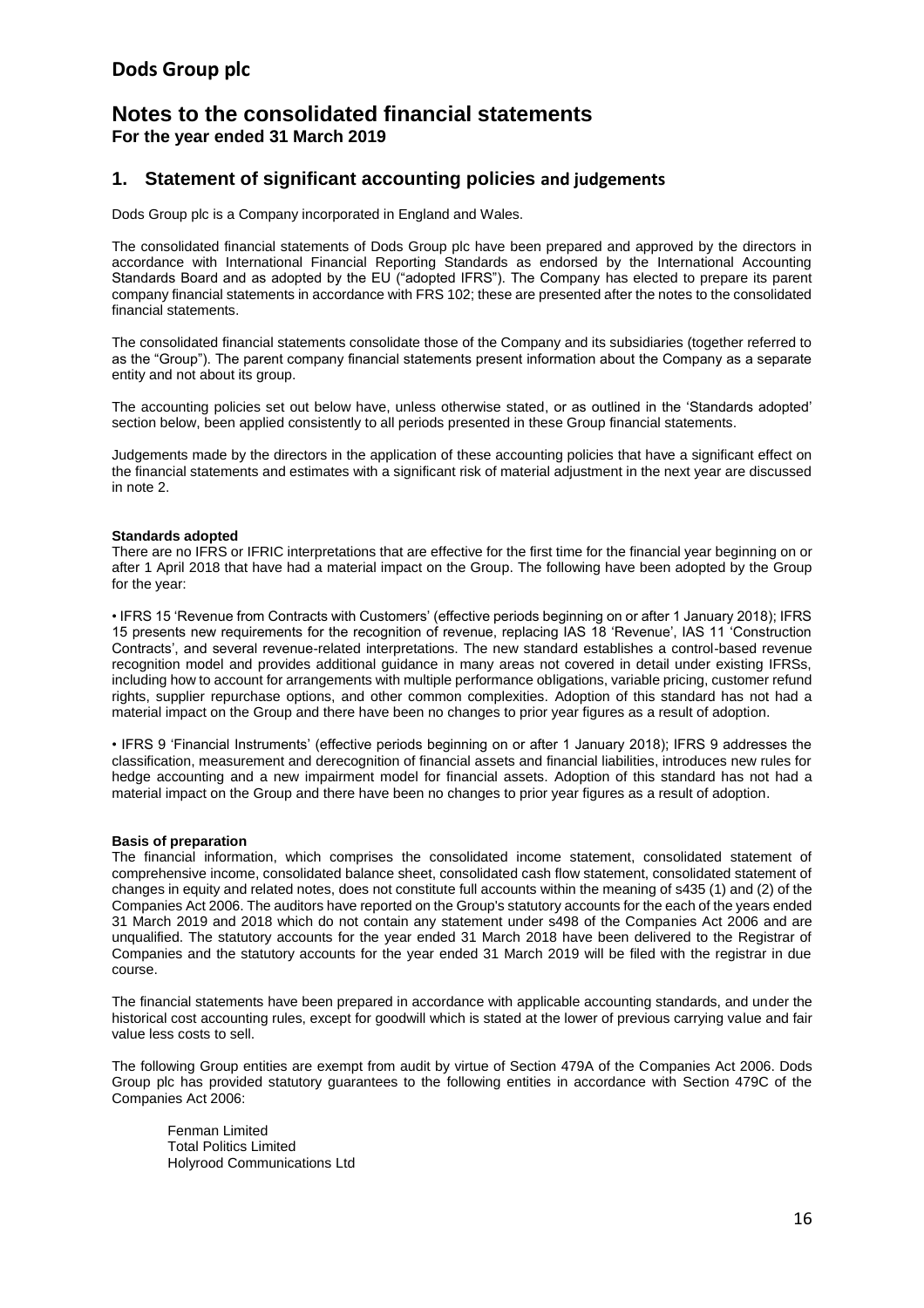## **Notes to the consolidated financial statements For the year ended 31 March 2019**

### **1. Statement of significant accounting policies and judgements (continued)**

#### **Going Concern**

The Group had net current assets as at 31 March 2019 of £0.54 million (2018: £3.01 million). The Directors have considered the implications for Going Concern below, for a period of at least twelve months from the signing of these accounts.

The Board remains satisfied with the Group's funding and liquidity position.

The Board remains mindful regarding the uncertainties inherent in the current economic conditions. The Group's forecasts and projections, taking account of reasonable changes in trading performance given these uncertainties, show the Group operating within its current cash flow with significant headroom going forward.

On the basis of these forecasts, and given the level of available cash, the Board has concluded that the going concern basis of preparation continues to be appropriate.

#### **Basis of consolidation**

Subsidiaries are entities controlled by the Group. Control is achieved where the Group is exposed to, or has rights to, variable returns and has the ability to affect those returns. The results of subsidiaries acquired or sold are included in the consolidated financial statements from the date control commences to the date control ceases. Where necessary, adjustments are made to the results of the acquired subsidiaries to align their accounting policies with those of the Group. All intra-group transactions, balances, income and expenditure are eliminated on consolidation.

#### **Business combinations**

Business combinations are accounted for using the acquisition method at the acquisition date, which is the date on which control is transferred to the Group. In assessing control, the Group takes into consideration potential voting rights that currently are exercisable.

The Group measures goodwill as the fair value of the consideration transferred (including the fair value of any previously-held equity interest in the acquiree) and the recognised amount of any non-controlling interest in the acquiree, less the net recognised amount (generally fair value) of the identifiable assets acquired and liabilities assumed, all measured as at the acquisition date. When the excess is negative, a bargain purchase gain is recognised immediately in profit or loss.

Any contingent consideration payable is recognised at fair value at the acquisition date. If the contingent consideration is classified as equity, it is not remeasured and settlement is accounted for within equity. Otherwise, subsequent changes to the fair value of the contingent consideration are recognised in profit or loss.

#### **Revenue recognition - sale of goods**

Revenue is measured at the fair value of consideration received or receivable and represents amounts receivable for goods provided in the normal course of business, net of discounts, VAT and other sales-related taxes, and provisions for returns and cancellations.

Revenue on books or magazines provided for clients is recognised when the performance obligation has been satisfied, at the point of delivery, and the amount of revenue can be measured reliably.

#### **Revenue recognition - sale of services**

Revenue in respect of subscription-based services, including online services and licensing, is recognised on a straight-line basis over the period of subscription or licence. The unrecognised element is carried within creditors as deferred revenue.

Revenue in respect of advertising services is recognised on publication, being the performance obligation. Where publications are printed and distributed in more than one volume, the fair value of the revenue attributable to each volume is recognised as it is distributed.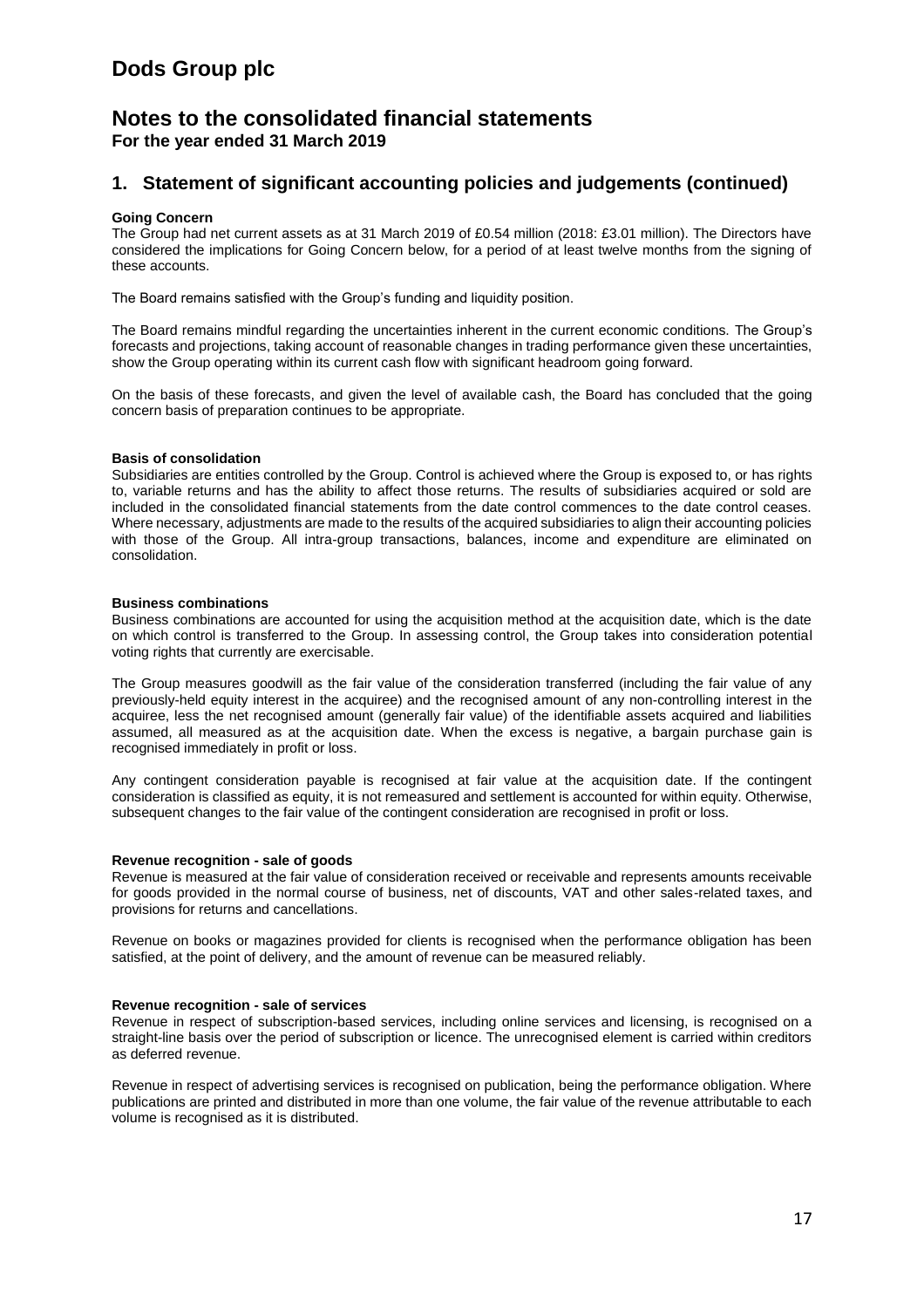## **Notes to the consolidated financial statements**

**For the year ended 31 March 2019**

## **1. Statement of significant accounting policies and judgements (continued)**

#### **Revenue recognition - sale of services (continued)**

When long term training programmes are designed on a client's behalf, revenue relating to the conception, set-up and design of the programme is recognised when the first event occurs. Revenue in relation to the organisation and administration of the programme is recognised over the programme's life.

Revenue on all one-off events and conferences is recognised as they occur. Cash received in advance and directly attributable costs relating to future events are deferred. Losses anticipated at the balance sheet date are provided in full.

#### **Leases**

When the Group enters into a lease which entails taking substantially all the risks and rewards of ownership of an asset, the lease is treated as a finance lease or similar hire purchase contract. All other leases are treated as operating leases.

Operating lease rentals are charged to the income statement on a straight-line basis over the period of the lease. Lease incentives are recognised in the income statement as an integrated part of the total lease expense.

#### **Post-retirement benefits - defined contribution**

The Group contributes to independent defined contribution pension schemes. The assets of the schemes are held separately from those of the Group in independently administered funds. The amount charged to the profit and loss account represents the contributions payable to the schemes in respect of the accounting period.

#### **Share-based payment**

The Group operates a number of equity-settled, share-based compensation plans. The fair value of the employee services received in exchange for the grant of the options is recognised as an expense with a corresponding increase in equity. The total amount to be expensed over the vesting period is determined by reference to the fair value of the options granted, but excluding the impact of any non-market related vesting conditions. Non-market related vesting conditions are included in assumptions about the number of options that are expected to vest. At each balance sheet date, the Group revises its estimates of the number of options that are expected to vest. It recognises the impact of the revision to original estimates, if any, in the income statement, with a corresponding adjustment to equity.

Deferred tax is recognised where it is probable that tax relief will be available on the difference between exercise price and market price at the balance sheet date.

#### **Non-recurring items**

Non-recurring items are items which in management's judgement need to be disclosed by virtue of their size, incidence or nature. Such items are included within the income statement line item to which they relate and are separately disclosed either in the notes to the consolidated financial statements or on the face of the consolidated income statement.

Non-recurring items are not in accordance with any specific IFRS definition and therefore may be different to other companies' definition of non-recurring items.

### **Taxation**

The tax expense represents the sum of the tax currently payable and deferred tax.

Current tax is based on taxable profit for the year and any adjustment to tax payable in respect of previous years. Taxable profit differs from net profit as reported in the income statement because it excludes items of income or expense that are taxable or deductible in other years and it further excludes items that are never taxable or deductible.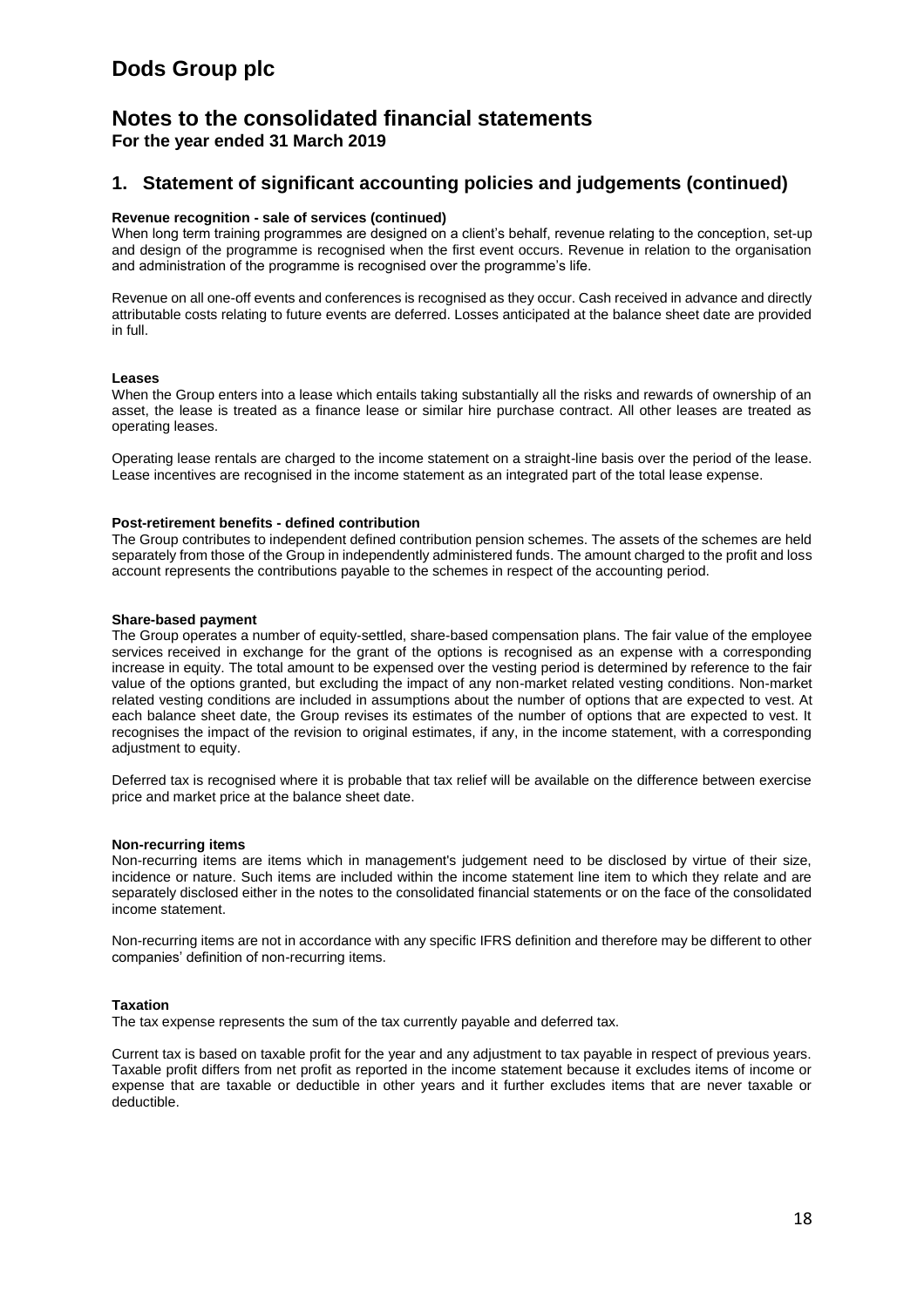## **Notes to the consolidated financial statements For the year ended 31 March 2019**

## **1. Statement of significant accounting policies and judgements (continued)**

#### **Taxation (continued)**

The Group's assets and liabilities for current tax are calculated using tax rates that have been enacted or substantively enacted by the balance sheet date.

Deferred tax is tax expected to be payable or recoverable on differences between the carrying amounts of assets and liabilities in the financial statements and the corresponding tax bases used in the computation of taxable profit, and is accounted for using the balance sheet liability method. Deferred tax liabilities are generally recognised for all taxable temporary differences and deferred tax assets are recognised to the extent that it is probable that taxable profit will be available against which temporary differences can be utilised. Such assets and liabilities are not recognised if the temporary difference arises from the initial recognition of goodwill or from the initial recognition of other assets and liabilities in a transaction that affects neither the tax nor the accounting profit other than in a business combination.

Deferred tax liabilities are recognised for taxable temporary differences arising on investments in subsidiaries except where the Group is able to control the reversal of the temporary difference and it is probable that the temporary difference will not reverse in the foreseeable future.

The carrying amount of the deferred tax asset is reviewed at each balance sheet date and reduced to the extent that it is no longer probable that sufficient taxable profits will be available to allow all or part of the asset to be recovered.

Deferred tax is calculated at the tax rates enacted or that are expected to apply (substantively enacted) at the balance sheet dated when the liability is settled or the asset is realised. Deferred tax is charged or credited to the income statement, except when it relates to items charged or credited directly to equity, in which case the deferred tax is also dealt with in equity.

#### **Goodwill**

Goodwill represents the difference between the cost of acquisition of a business and the fair value of identifiable assets, liabilities and contingent liabilities acquired. Identifiable intangibles are those which can be sold separately or which arise from legal rights regardless of whether those rights are separable. Goodwill is stated at cost less any accumulated impairment losses. Goodwill is allocated to cash generating units and is tested annually for impairment. Any impairment is recognised immediately in profit or loss.

#### **Intangible assets**

Intangible assets acquired by the Group are stated at cost less accumulated amortisation and impairment losses, if any. Intangible assets are amortised on a straight-line basis over their useful lives in accordance with IAS 38 Intangible Assets. Assets are not revalued. The amortisation period and method are reviewed at each financial year end and are changed in accordance with IAS 8 Accounting Policies, "Changes in Accounting Estimates and Errors" if this is considered necessary. The estimated useful lives are as follows:

| Publishing rights                | 20-75 years (one specific right is deemed to have a useful economic life of 75 years) |
|----------------------------------|---------------------------------------------------------------------------------------|
| Brand names                      | 15-20 vears                                                                           |
| Customer relationships 1-8 years |                                                                                       |
| Customer list                    | 4 vears                                                                               |
| Order books                      | l vear                                                                                |
| Other assets                     | vear                                                                                  |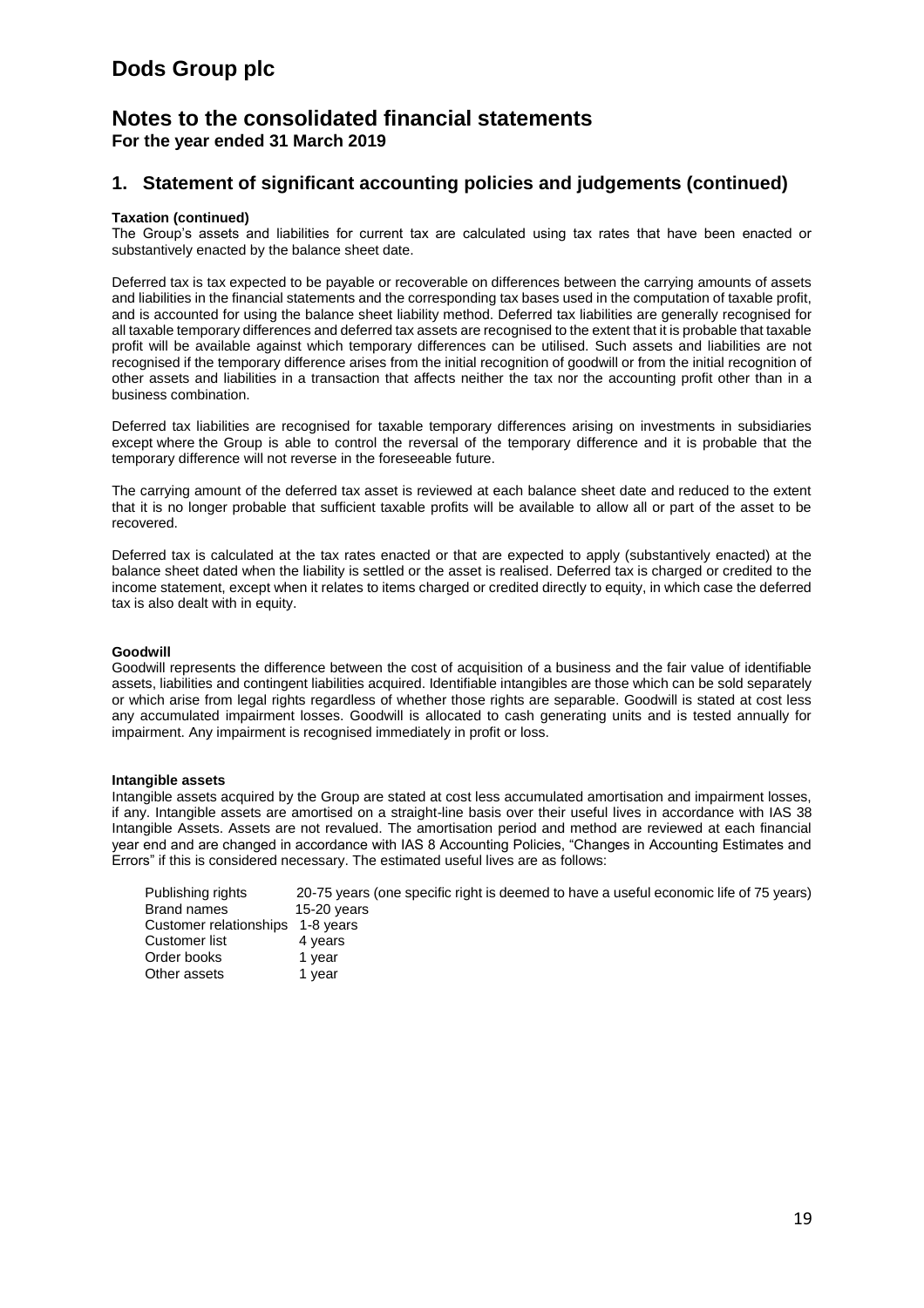# **Notes to the consolidated financial statements**

**For the year ended 31 March 2019**

## **1. Statement of significant accounting policies and judgements (continued)**

#### **Intangible assets (continued)**

Software which is not integral to a related item of hardware is included in intangible assets and amortised over its estimated useful lives of between 3-6 years. The salaries of staff employed in the development of new software relating to the Group's information services products, and salaries of staff employed in building our digital platform architecture within the Group are capitalised into software.

#### **Impairment**

The carrying amounts of the Group's intangible assets are reviewed at each reporting date to determine whether there is any indication of impairment. If any such indication exists, then the asset's recoverable amount is estimated. For goodwill the recoverable amount is estimated each year at each balance sheet date.

The recoverable amount of an asset or cash-generating unit is the greater of its value in use and its fair value less costs to sell.

In assessing value in use, the estimated future cash flows are discounted to their present value using a pre-tax discount rate that reflects current market assessments of the time value of money and the risks specific to the asset.

For the purpose of impairment testing, assets are grouped together into the smallest group of assets that generates cash inflows from continuing use that are largely independent of the cash inflows of other assets or groups of assets (the cash-generating unit). The goodwill acquired in a business combination, for the purpose of impairment testing, is allocated to cash-generating units that are expected to benefit from the synergies of the combination.

An impairment loss is recognised whenever the carrying amount of an asset or its cash-generating unit exceeds its estimated recoverable amount. Impairment losses are recognised in profit or loss. Impairment losses recognised in respect of cash-generating units are allocated first to reduce the carrying amount of any goodwill allocated to the units and then to reduce the carrying amounts of the other assets in the unit (group of units) on a pro rata basis.

An impairment loss in respect of goodwill is not reversed. In respect of other assets, impairment losses recognised in prior periods are assessed at each reporting date for any indications that the loss has decreased or no longer exists. An impairment loss is reversed if there has been a change in the estimates used to determine the recoverable amount.

An impairment loss is reversed only to the extent that the asset's carrying amount does not exceed the carrying amount that would have been determined, net of depreciation or amortisation, if no impairment loss had been recognised.

### **Property, plant and equipment**

Property, plant and equipment is stated at cost less accumulated depreciation and impairment losses, if any.

Depreciation is provided to write off the cost less estimated residual value of property, plant and equipment by equal instalments over their estimated useful economic lives as follows:

| Leasehold improvements | Over the shorter of the life of the asset or lease period |
|------------------------|-----------------------------------------------------------|
|                        |                                                           |

Equipment, fixtures and fittings 3-7 years

Depreciation methods, useful lives and residual values are reviewed at each balance sheet date.

#### **Inventories**

Inventories are stated at the lower of cost and net realisable value.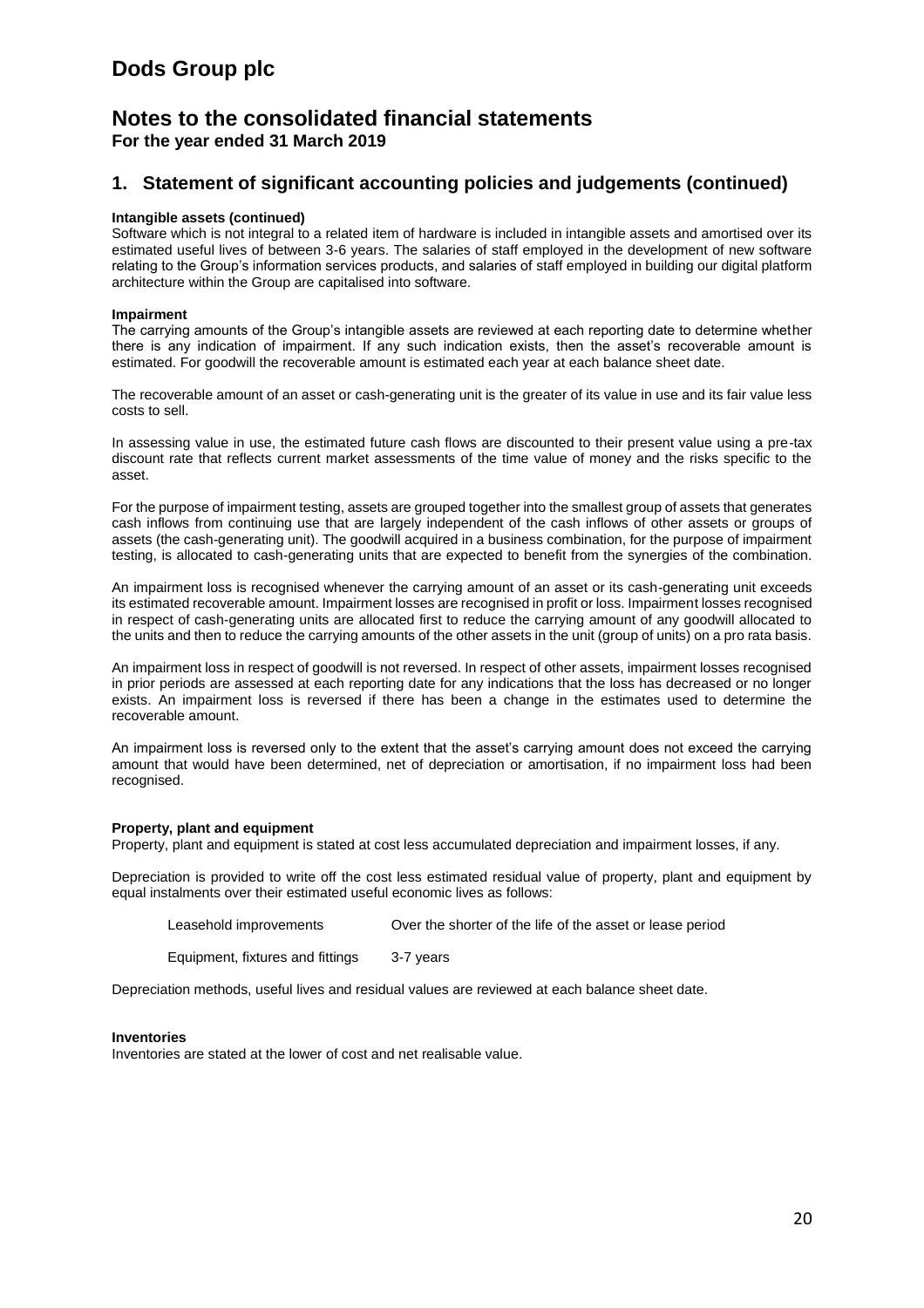## **Notes to the consolidated financial statements For the year ended 31 March 2019**

## **1. Statement of significant accounting policies and judgements (continued)**

#### **Cash**

Cash includes cash on hand and in banks.

Restricted cash deposits amount to £1,266,000 (2018: £1,266,000) and relates to a rental deposit held in the Group's name which is subject to a guarantee in favour of the landlord of the London premises of the Group.

#### **Provisions**

A provision is recognised on the balance sheet when the Group has a present legal or constructive obligation as a result of a past event, and it is probable that an outflow of economic benefits will be required to settle the obligation.

#### **Financial assets, financial liabilities and equity instruments**

Financial assets and financial transactions are recognised on the Group's balance sheet when the Group becomes a party to the contractual provisions of the instrument.

Financial liabilities and equity instruments are classified according to the substance of the contractual arrangements entered into. Equity instruments issued by the Company are recorded at the proceeds received, net of direct issue costs.

#### **Foreign currencies**

The individual financial statements of each Group company are presented in the currency of the primary economic environment in which it operates (its functional currency). For the purpose of the consolidated financial statements, the results and financial position of each Group company are expressed in pounds sterling, which is the presentation currency of the Group.

In preparing the financial statements of the individual companies, transactions in currencies other than the entity's functional currency (foreign currencies) are recorded at the rates of exchange prevailing on the dates of the transactions. At each balance sheet date, monetary assets and liabilities that are denominated in foreign currencies are retranslated at the rates prevailing on the balance sheet date.

Non-monetary items that are measured in terms of historical cost in a foreign currency are not retranslated but remain at the exchange rate at the date of the transaction.

Exchange differences arising on the settlement of monetary items, and on the retranslation of monetary items, are included in profit or loss for the period. Exchange differences arising on the retranslation of non-monetary items carried at fair value are included in the income statement for the period except for differences arising on the retranslation of non-monetary items in respect of which gains and losses are recognised directly in equity. For such non-monetary items, any exchange component of that gain or loss is also recognised directly in equity.

For the purpose of presenting consolidated financial statements, the assets and liabilities of the Group's foreign operations are translated at exchange rates prevailing on the balance sheet date. Income and expense items are translated at the average exchange rates for the period ended on the balance sheet date. Exchange rate differences arising, if any, are recognised directly in equity in the Group's translation reserve. Such translation differences are recognised as income or as expense in the income statement in the period in which the operation is disposed of.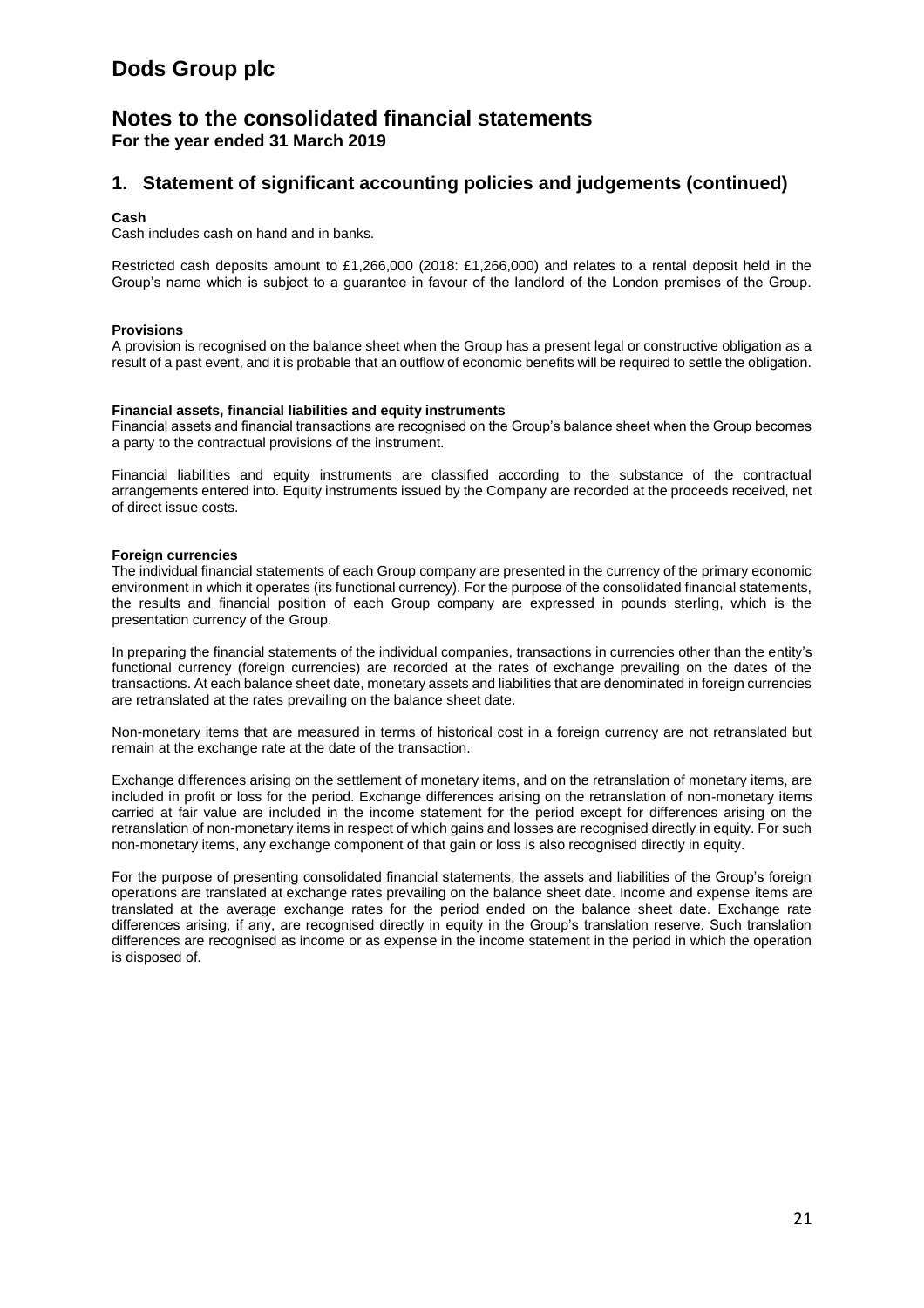## **Notes to the consolidated financial statements For the year ended 31 March 2019**

## **1. Statement of significant accounting policies and judgements (continued)**

#### **Associated companies**

Associated companies are entities over which the Group has significant influence, but not control, generally accompanied by a shareholding giving rise to voting rights of 20% and above but not exceeding 50%. Investments in associated companies are accounted for in the consolidated financial statements using the equity method of accounting less impairment losses.

Investments in associated companies are initially recognised at cost. The cost of an acquisition is measured at the fair value of the assets given, equity instruments issued or liabilities incurred or assumed at the date of exchange, plus costs directly attributable to the acquisition.

In applying the equity method of accounting, the Group's share of its associated companies' post-acquisition profits or losses are recognised in profit or loss and its share of post-acquisition other comprehensive income is recognised in other comprehensive income. These post-acquisition movements and distributions received from the associated companies are adjusted against the carrying amount of the investment. When the Group's share of losses in an associated company equals or exceeds its interest in the associated company, including any other unsecured non-current receivables, the Group does not recognise further losses, unless it has obligations or has made payments on behalf of the associated company.

Unrealised gains on transactions between the Group and its associated companies are eliminated to the extent of the Group's interest in the associated companies. Unrealised losses are also eliminated unless the transaction provides evidence of an impairment of the asset transferred.

Gains and losses arising from partial disposals or dilutions in investments in associated companies are recognised in profit or loss. Investments in associated companies are derecognised when the Group loses significant influence. Any retained interest in the entity is remeasured at its fair value. The difference between the carrying amount of the retained investment at the date when significant influence is lost and its fair value is recognised in profit or loss.

#### **Financial assets**

#### *Loans and receivables*

Loans and receivables are non-derivative financial assets with fixed or determinable payments that are not quoted in an active market. They are presented as current assets, except for those expected to be realised later than 12 months after the balance sheet date which are presented as non-current assets. Loans and receivables are presented as trade and other receivables and cash and cash equivalents on the balance sheet. The Group assesses expected credit losses associated with its trade and other receivables on a forward-looking basis. For trade receivables, the Group recognises gross amounts, less an allowance for bad debt based on expected credit losses. The Group considers its trade and other receivables to have a low credit risk. Cash and cash equivalents have a negligible credit risk.

#### *Impairment*

The Group assesses at each balance sheet date whether there is objective evidence that a financial asset or a group of financial assets is impaired and recognises an allowance for impairment when such evidence exists.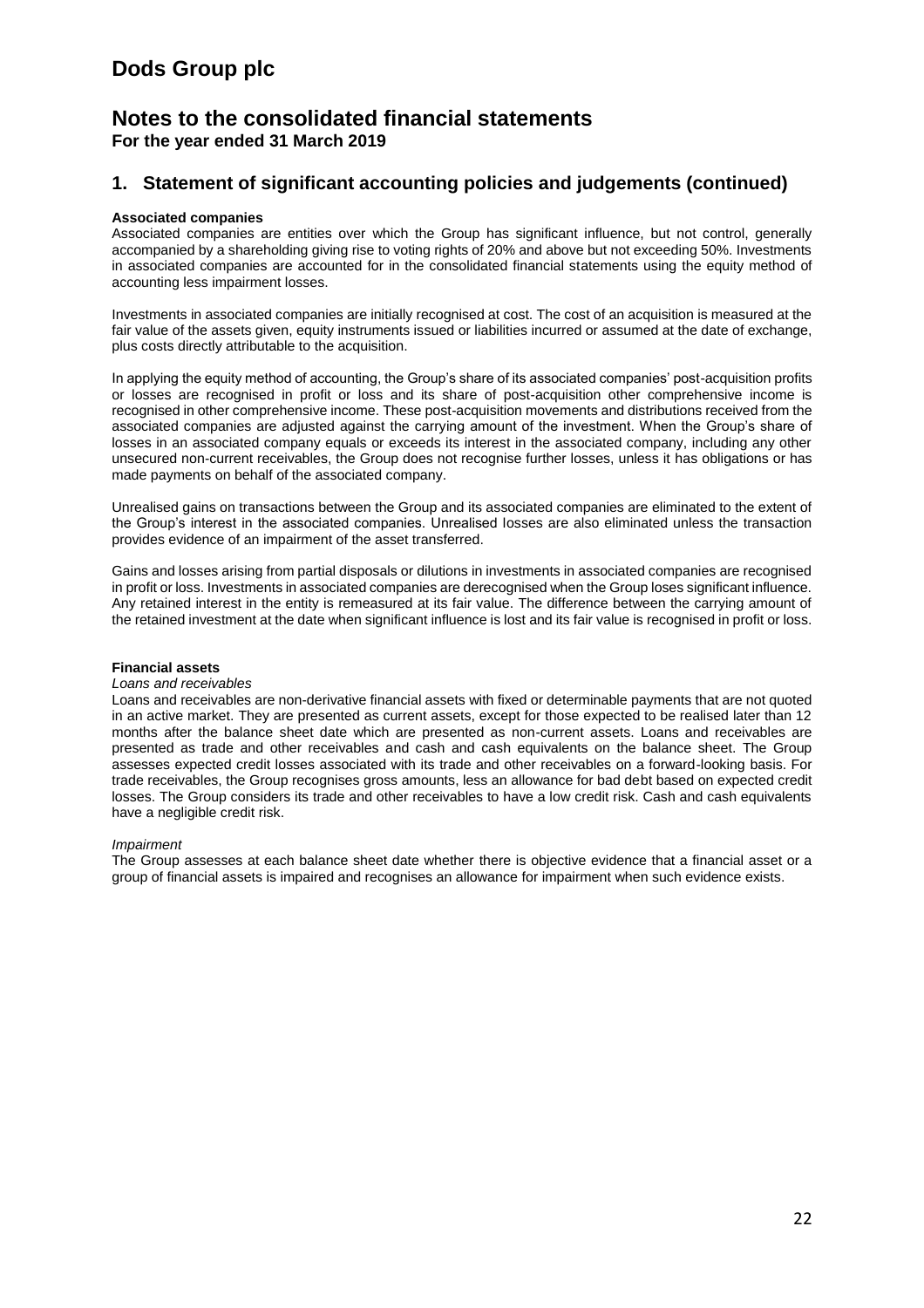# **Notes to the consolidated financial statements**

## **For the year ended 31 March 2019**

### **2. Critical accounting estimates and judgements and adopted IFRS not yet effective**

The key assumptions concerning the future and other key sources of estimation and judgements at the balance sheet date that have a risk of causing a material adjustment to the carrying amounts of assets and liabilities within the next financial year are discussed below.

#### **a) Capitalisation of internal costs and assessment of their future recoverability**

Management has capitalised certain costs incurred in relation to the development of internally generated intangible assets. The main area where costs have been capitalised has been summarised below:

#### *Development of software*

The salaries of staff employed in the development of new software within the Group have been capitalised into software, within other intangible assets. These development costs are then amortised over the estimated useful life of the software, being 3-6 years.

Management estimate the extent to which internally generated intangibles will be recovered by assessing future earnings. This is based on past revenue performance and the likelihood of future releases. Future sales performance varies from such assessments and changes to provisions against specific publications may be necessary.

#### **b) Intangible assets**

When the Group makes an acquisition, management review the business and assets acquired to determine whether any intangible assets should be recognised separately from goodwill. If such an asset is identified, it is valued by discounting the probable future cash flows expected to be generated by the asset over the estimated life of the asset. Where there is uncertainty over the amount of economic benefit and the useful life, this is factored into the calculation. Judgements and estimations are also used by the Directors for the value in use calculation for impairment purposes of goodwill and other intangible assets. Details of goodwill and intangible assets are given in notes 8 and 9. Details of judgements and estimates in relation to impairment of goodwill are given in note 8.

### **c) Investments**

The Group takes into account the power over its investee, its exposure and rights to variable returns from its involvement with the investee, and its ability to use the power over the investee to affect the amount of the investor's return to determine whether the investment is treated as an associate or a controlling interest. See note 11 for further details. Where a controlling interest exists, the investee is consolidated.

#### **d) Recoverability of trade receivables**

Trade receivables are reflected net of estimated provisions for doubtful accounts. This provision is based on the ageing of receivable balances and historical experience.

#### **e) Deferred tax**

Deferred tax assets and liabilities require management judgement in determining the amounts to be recognised. In particular, judgement is used when assessing the extent to which deferred tax assets should be recognised with consideration given to the timing and level of future taxable income.

#### **f) Classification of non-recurring costs and accrual of non-recurring acquisition costs**

Expenses are recognised as non-recurring when they reflect one-off costs that are not part of the ongoing operations of the Group. In relation to non-recurring acquisition costs, as the proposed acquisition was substantially complete by the year end date, the Group has accrued all agreed acquisition costs.

### **g) Impairment of investment in associate**

During the year, the Group impaired its investment in one of its associates. This impairment resulted from an updated valuation calculation which was based on a lower multiple of earnings as well as lower than expected earnings when compared with those at the acquisition date.

#### **h) Recoverability of long-term loan receivable**

Management assess the recoverability of the long-term loan receivable after taking into consideration the expected manner of recovery and expected and agreed recovery period. On the basis of the review undertaken by management the long-term loan receivable is deemed to be recoverable based upon expected future cashflows.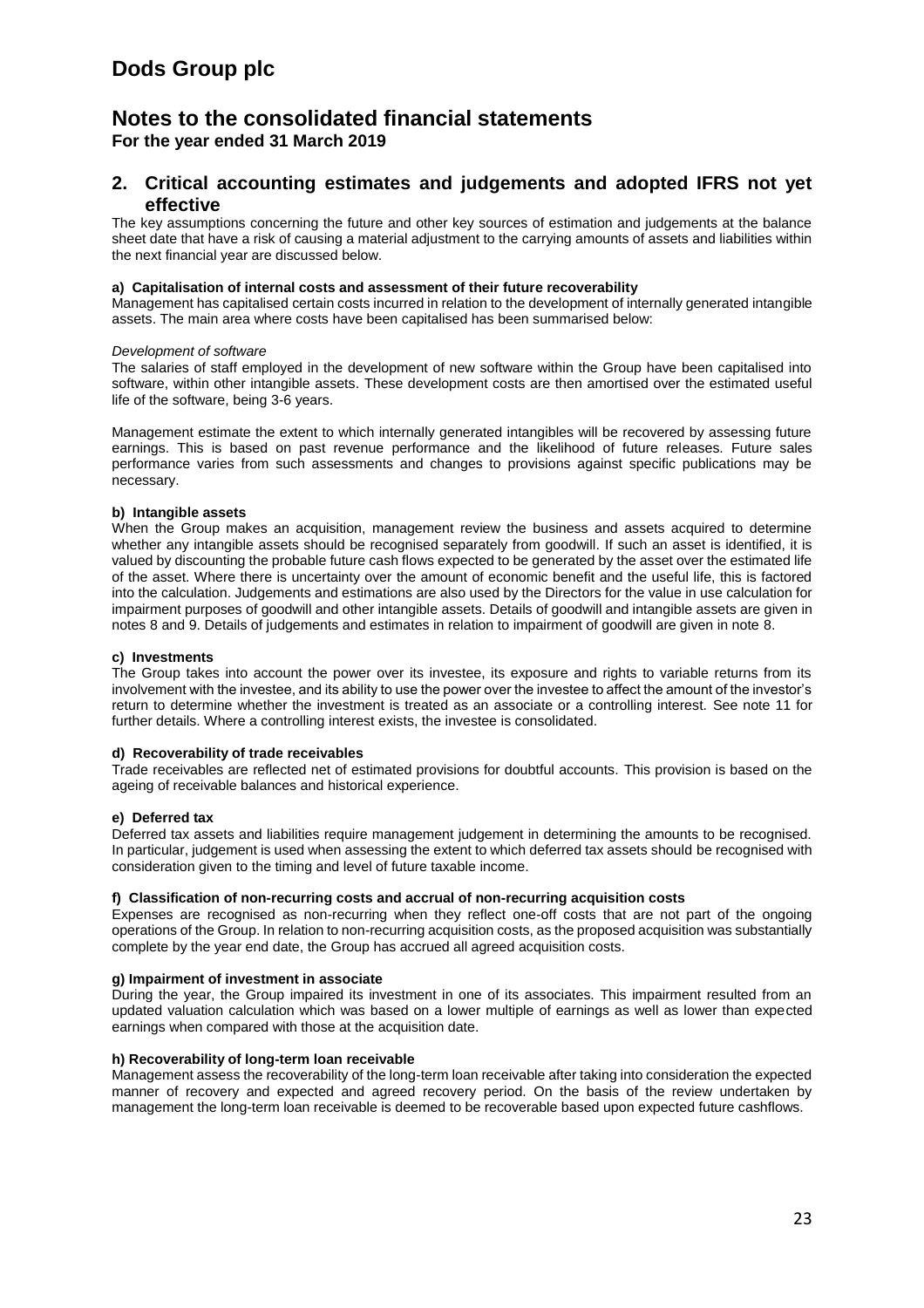# **Notes to the consolidated financial statements**

**For the year ended 31 March 2019**

## **2. Critical accounting estimates and judgments and adopted IFRS not yet effective (continued)**

### **Adopted IFRS not yet applied**

The Group has not yet adopted certain new standards, amendments and interpretations to existing standards which have been published but are only effective for the Group's accounting periods beginning on or after 1 April 2019 or later periods. These new pronouncements are listed below:

• IFRS 16 'Leases' (effective periods beginning on or after 1 January 2019); IFRS 16 requires the recognition of the majority of lease assets and liabilities by lessees on the balance sheet and is effective for the Group's year ending 31 March 2020.

The Group is currently evaluating the impact of the adoption of this standard on its financial position and operating results but has at this stage decided to adopt the modified retrospective approach. Based on the Group's initial assessment, on adoption of IFRS 16, a 'right of use asset' of £4.5m - £5.5m will be recognised on balance sheet along with a corresponding 'lease liability' of £6.0m - £7.0m. Opening retained profits will be adjusted by between £0.2m and £1.0m and accrued rent by £1.0m. The asset and liability will be unwound over the term of the lease giving rise to interest expense and depreciation charge, which will replace the current operating lease expense.

The Group has considered the other new standards, interpretations and amendments to published standards that are effective for the Group and concluded that they are either not relevant to the Group or that they would not have a significant impact on the Group's financial statements. The Group continues to monitor the potential impact of other new standards and interpretations which may be endorsed by the European Union and may require adoption by the Group in future accounting periods.

### **3. Segmental information**

### **Business segments**

The Group considers that it has one operating business segment**,** being the provision of key information and insights into the political and public policy environments around the UK and European Union. This is the basis on which operating results are reviewed and resources allocated by the senior management team.

No client accounted for more than 10 percent of total revenue.

### **Geographical segments**

The following table provides an analysis of the Group's segment revenue by geographical market. Segment revenue is based on the geographical location of customers.

|                     | 2019<br>£'000   | 2018<br>£'000   |
|---------------------|-----------------|-----------------|
| UK<br>Rest of world | 16,183<br>5,118 | 16,469<br>4,117 |
|                     | 21,301          | 20,586          |

Asset segment information has not been disclosed because this information is not reviewed by the senior management team for the purpose of allocating resources.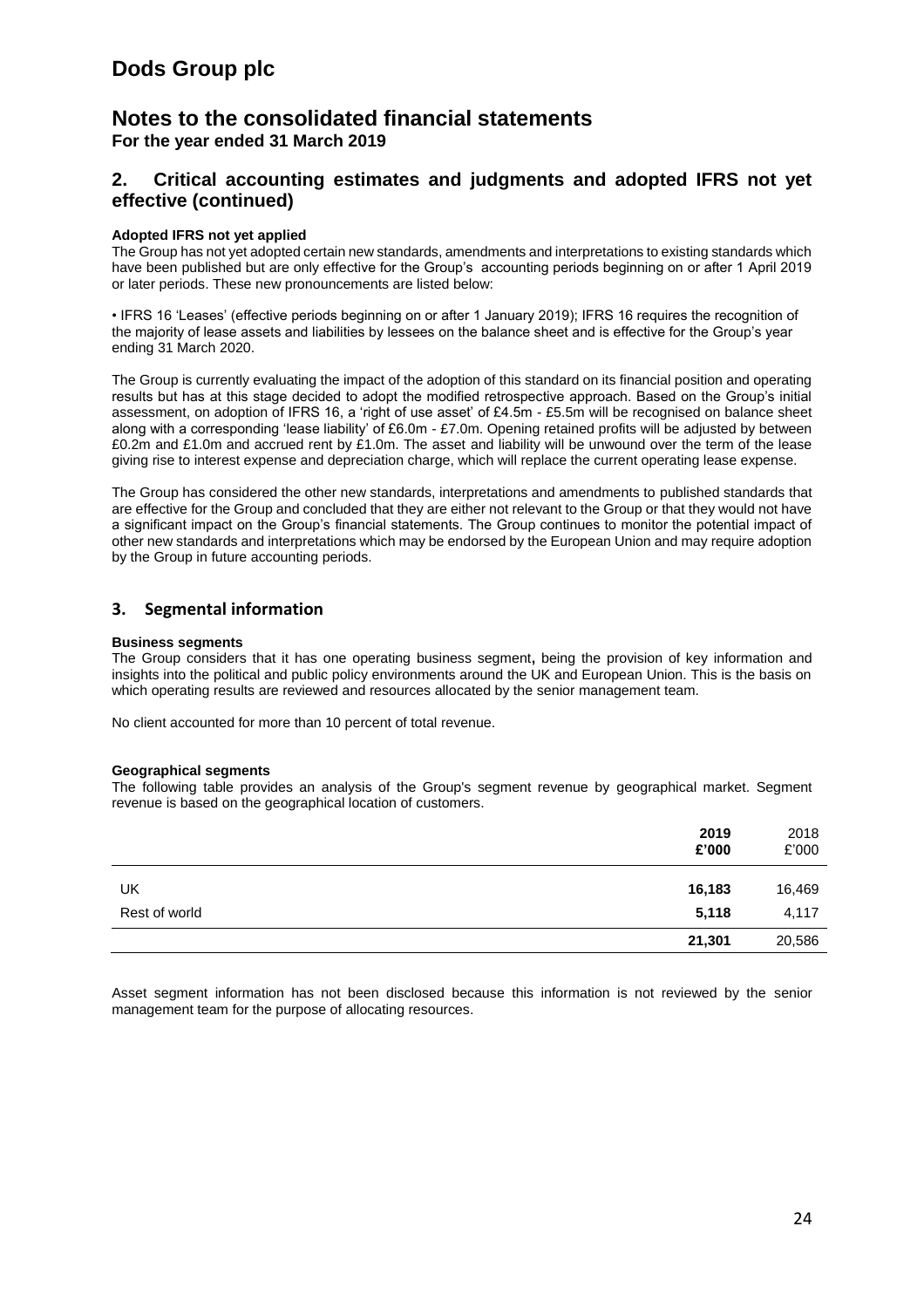## **Notes to the consolidated financial statements For the year ended 31 March 2019**

## **4. Other operating income**

For the prior year, other operating income of £444,000 arose from litigation.

## **5. Non-recurring items**

|                                                                        | 2019<br>£'000 | 2018<br>£'000 |
|------------------------------------------------------------------------|---------------|---------------|
| Non-recurring acquisition costs and professional fees                  | 2,239         | 557           |
| Impairment expense – investment in equity accounted associate          | 1,231         |               |
| Impairment expense - intangible assets                                 | 259           |               |
| People-related costs                                                   | 332           | 385           |
| Other                                                                  |               |               |
| - Branding and marketing                                               | 206           |               |
| - Costs relating to ongoing strategic corporate review and initiatives | 244           |               |
| - Professional services                                                | 129           |               |
| - Consultancy                                                          | 82            |               |
| - Other                                                                | 36            | 33            |
|                                                                        | 4,758         | 975           |

Non-recurring acquisition costs and professional fees reflect the costs incurred to date in line with the Group's acquisition strategy. Subsequent to the year end and as announced on 11 June 2019, the Group entered into an agreement to acquire 100 percent of the share capital of Meritgroup Limited and its subsidiaries. As the proposed acquisition was substantially complete by the year end date, the Group has accrued all agreed acquisition costs.

Impairment expense – investment in equity accounted associate relates to the Group's investment in Social 360 Limited – see note 11. Impairment expense – intangible assets relates to specific publishing rights – see note 9.

People-related costs result from the recruitment of senior management for roles which have been newly created within the Group. Also included are redundancy costs reflecting the effect of a Group initiative to appropriately restructure the business.

Other non-recurring costs include branding and marketing expenses, costs relating to ongoing strategic corporate review and initiatives, various legal fees and one-off consultancy expenses. Within branding and marketing expenses are costs for a branding exercise that did not proceed. Costs relating to ongoing strategic corporate review and initiatives include expenses relating to strategic branch and regional office reviews and other nonrecurring event related costs.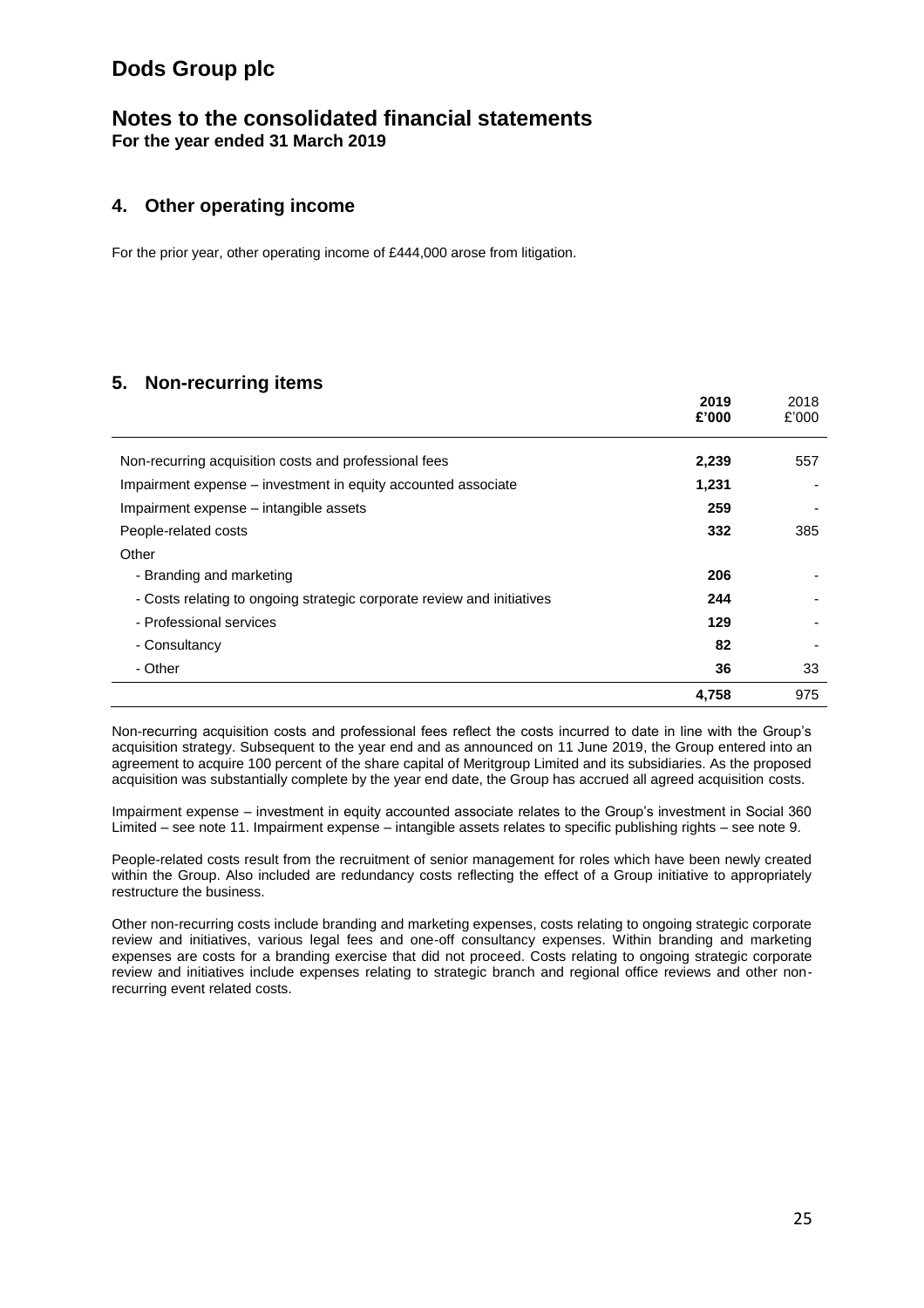## **Notes to the consolidated financial statements For the year ended 31 March 2019**

## **6. Taxation**

|                                                                                                                                                                            | 2019<br>£'000 | 2018<br>£'000  |
|----------------------------------------------------------------------------------------------------------------------------------------------------------------------------|---------------|----------------|
| <b>Current tax</b>                                                                                                                                                         |               |                |
| Current tax on income for the year at 19% (2018: 19%)                                                                                                                      |               | 162            |
| Adjustments in respect of prior periods                                                                                                                                    | 37            |                |
|                                                                                                                                                                            | 37            | 162            |
| Overseas tax                                                                                                                                                               |               |                |
| Current tax expense on income for the year                                                                                                                                 | 41            | 20             |
| Total current tax expense                                                                                                                                                  | 78            | 182            |
|                                                                                                                                                                            |               |                |
| <b>Deferred tax</b>                                                                                                                                                        |               |                |
| Origination and reversal of temporary differences                                                                                                                          | (120)         | 98             |
| Effect of change in tax rate                                                                                                                                               | 13            | (12)           |
| Adjustments in respect of prior periods                                                                                                                                    | (168)         | (86)           |
| Total deferred tax income                                                                                                                                                  | (275)         |                |
|                                                                                                                                                                            |               |                |
| Total income tax (credit) / charge                                                                                                                                         | (197)         | 182            |
| The tax (credit) / charge for the year differs from the standard rate of corporation tax in the UK of 19% (2018: 19%).<br>A reconciliation is provided in the table below: |               |                |
|                                                                                                                                                                            | 2019          | 2018           |
|                                                                                                                                                                            | £'000         | £'000          |
| (Loss) / profit before tax                                                                                                                                                 | (5, 726)      | 1,311          |
| Notional tax (credit) / charge at standard rate of 19% (2018: 19%)                                                                                                         | (1,088)       | 246            |
| Effects of:                                                                                                                                                                |               |                |
| Expenses not deductible for tax purposes                                                                                                                                   | 840           | (2)            |
| المستحقق والمستحيل والمستحل والمتحال والمستحدث والمستحدث                                                                                                                   | 270           | $\overline{A}$ |

| Non-qualifying depreciation                                        | 272   | 121  |
|--------------------------------------------------------------------|-------|------|
| Effect of deferred tax rate changes on realisation and recognition | 13    |      |
| Adjustments to tax charge in respect of prior periods              | (27)  | (87) |
| Research and development claim                                     |       | (74) |
| Deferred tax not recognised / (recognised)                         | 3     | (22) |
| Utilisation of losses not provided for                             | (155) | ٠    |
| Tax losses carried forward                                         |       |      |
| Other                                                              | (62)  |      |
| Total income tax (credit) / charge                                 | (197) | 182  |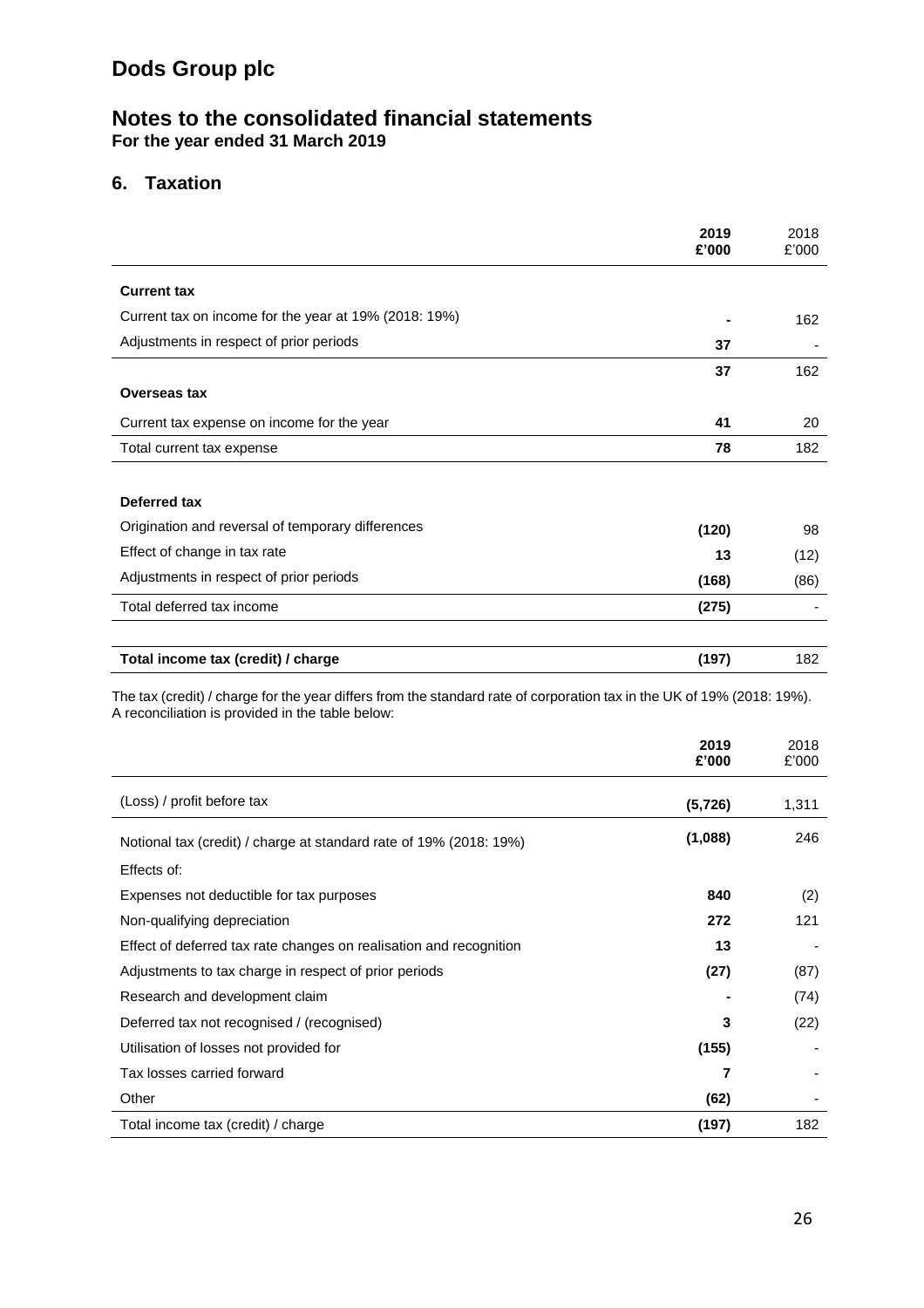## **Notes to the consolidated financial statements For the year ended 31 March 2019**

## **7. Earnings per share**

|                                                                               | 2019<br>£'000 | 2018<br>£'000 |
|-------------------------------------------------------------------------------|---------------|---------------|
| (Loss) / profit attributable to shareholders                                  | (5, 529)      | 1,129         |
| Add: non-recurring items                                                      | 4,758         | 975           |
| Add: amortisation of intangible assets acquired through business combinations | 351           | 408           |
| Add: net exchange losses                                                      | 12            | 23            |
| Add: share-based payment expense                                              | 11            | 8             |
| Adjusted post-tax (loss) / profit attributable to shareholders                | (397)         | 2,543         |

|                                    | 2019<br>Ordinary<br>shares | 2018<br>Ordinary<br>shares |
|------------------------------------|----------------------------|----------------------------|
| Weighted average number of shares  |                            |                            |
| In issue during the year - basic   | 341,640,953                | 341.524.286                |
| Adjustment for share options       | 1,067,375                  | 250,000                    |
| In issue during the year - diluted | 342,708,328                | 341,774,286                |

|                                                     | 2019<br>Pence per<br>share | 2018<br>Pence per<br>share |
|-----------------------------------------------------|----------------------------|----------------------------|
| Earnings per share – continuing operations          |                            |                            |
| Basic                                               | (1.62)                     | 0.33                       |
| <b>Diluted</b>                                      | (1.62)                     | 0.33                       |
| Adjusted earnings per share – continuing operations |                            |                            |
| Basic                                               | (0.12)                     | 0.74                       |
| <b>Diluted</b>                                      | (0.12)                     | 0.74                       |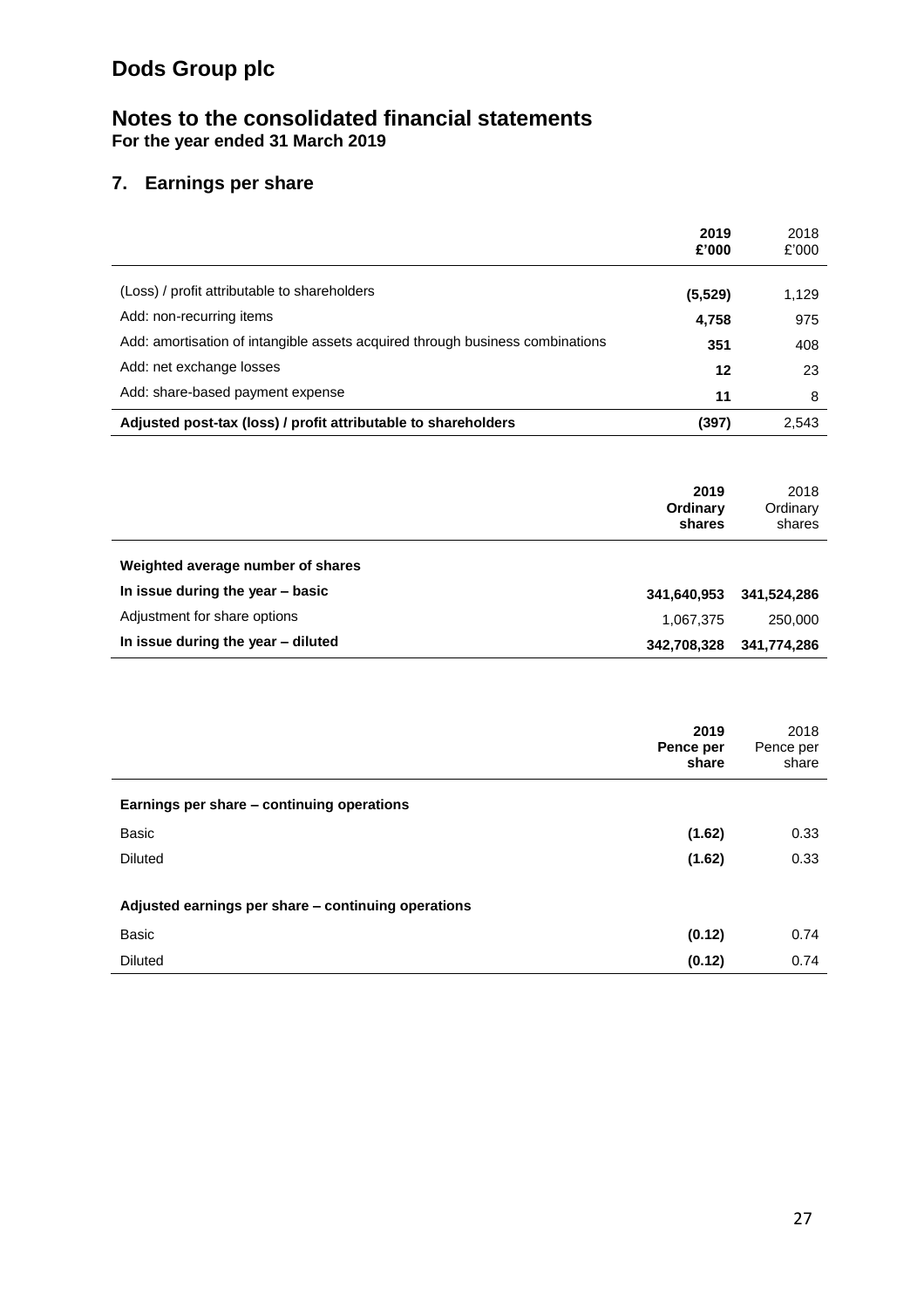## **Notes to the consolidated financial statements For the year ended 31 March 2019**

## **8. Goodwill**

|                         | 2019<br>£'000 | 2018<br>£'000 |
|-------------------------|---------------|---------------|
| Cost and net book value |               |               |
| Opening balance         | 13,282        | 13,282        |
| <b>Closing balance</b>  | 13,282        | 13,282        |

Goodwill acquired in a business combination is allocated at acquisition to the cash-generating units (CGUs) that are expected to benefit from that business combination. The entire carrying amount of goodwill of £13.282m has been allocated to the Dods CGU (2018: £13.282m).

Goodwill is not amortised but tested annually for impairment with the recoverable amount being determined from value in use calculations. The key assumptions for the value in use calculations are those regarding the discount rate, growth rates and forecasts of income and costs.

The Group assessed whether the carrying value of goodwill was supported by the discounted cash flow forecasts of the Group based on financial forecasts approved by management covering a five-year period, taking in to account both past performance and expectations for future market developments. Management has used a fiveyear model using an underlying growth rate of 5%. Management estimates the discount rate using a pre-tax rate that reflects current market assessments of the time value of money and the risks specific to media businesses.

The impairment charge was £nil (2018: £nil).

### **CGU**

The recoverable amount of the CGU is determined from value in use calculations.

Value in use was determined by discounting future cash flows generated from the continuing use of the titles and was based on the following most sensitive assumptions:

- cash flows for 2019/20 were projected based on the budget for 2019/20
- cash flows for years ending 31 March 2021 to 2024 were prepared using underlying growth rates at an average of 5%, based on management's view on likely trading and likely growth;
- this assumption is based upon both assumed increases in revenue from yield improvements and expansion of markets and also strict cost control;
- cash flows beyond 2024 are extrapolated using 2% growth rate;
- cash flows were discounted using the CGU's pre-tax discount rate of 9.69%.

Based on the above sensitivity assumptions the calculations disclosed significant headroom against the carrying value of goodwill for the CGU. The Executive directors carried out a number of sensitivity scenarios on the data. In the Executive directors view there is not any reasonable change in key assumption that the Directors based their determination upon that would cause the CGU's carrying amount to exceed its recoverable amount.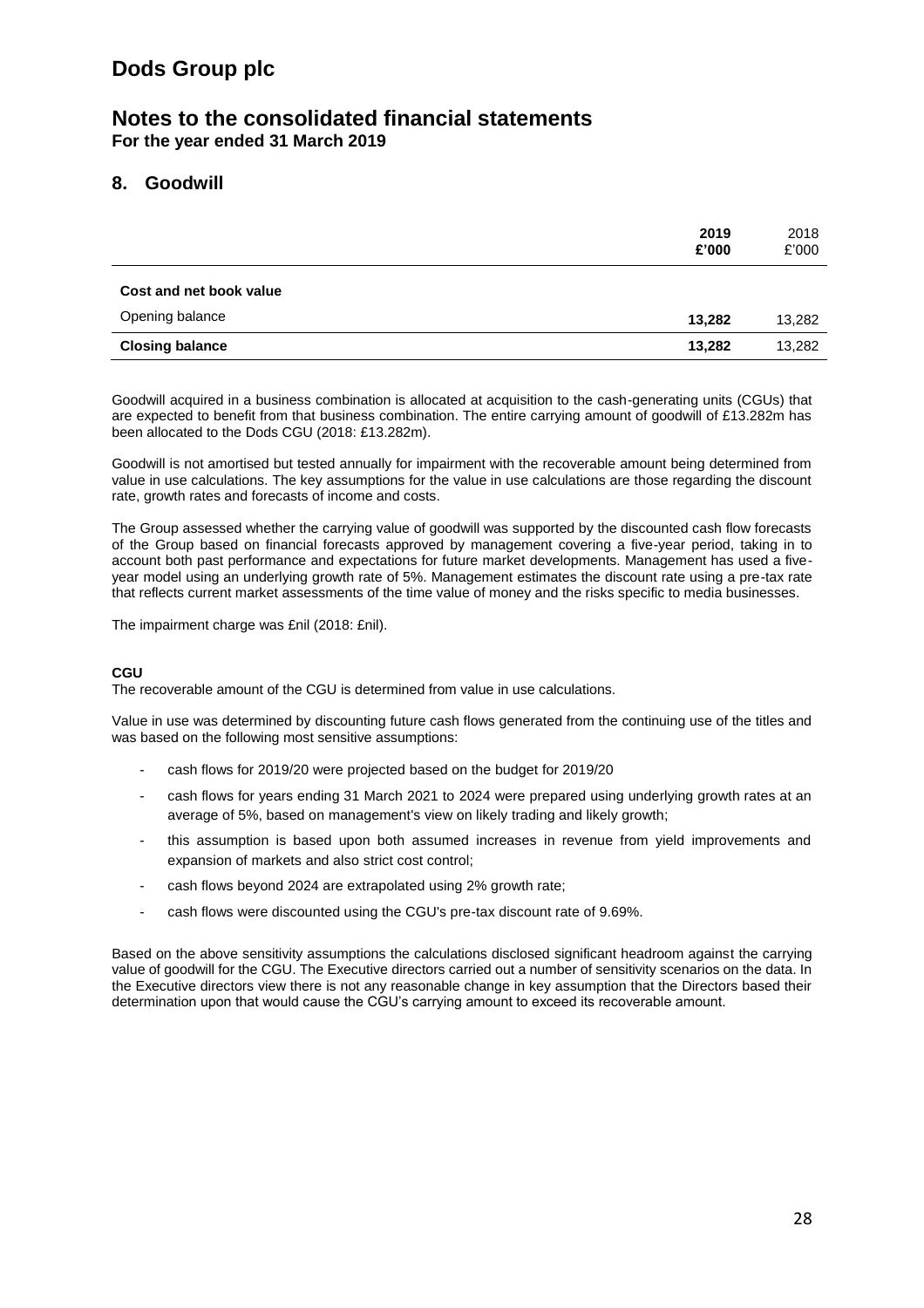## **Notes to the consolidated financial statements For the year ended 31 March 2019**

### **9. Intangible assets**

|                                  | <b>Assets acquired</b><br>through business |                 |        |  |
|----------------------------------|--------------------------------------------|-----------------|--------|--|
|                                  | combinations <sup>1</sup>                  | <b>Software</b> | Total  |  |
|                                  | £'000                                      | £'000           | £'000  |  |
| Cost                             |                                            |                 |        |  |
| At 1 April 2017                  | 24,215                                     | 2,436           | 26,651 |  |
| Additions - internally generated |                                            | 471             | 471    |  |
| At 31 March 2018                 | 24,215                                     | 2,907           | 27,122 |  |
| Additions - internally generated |                                            | 512             | 512    |  |
| Impairment                       | (259)                                      |                 | (259)  |  |
| At 31 March 2019                 | 23,956                                     | 3,419           | 27,375 |  |
|                                  |                                            |                 |        |  |
| <b>Accumulated amortisation</b>  |                                            |                 |        |  |
| At 1 April 2017                  | 16,951                                     | 989             | 17,940 |  |
| Charge for the year              | 408                                        | 466             | 874    |  |
| At 31 March 2018                 | 17,359                                     | 1,455           | 18,814 |  |
| Charge for the year              | 351                                        | 1,789           | 2,140  |  |
| At 31 March 2019                 | 17,710                                     | 3,244           | 20,954 |  |
|                                  |                                            |                 |        |  |
| Net book value                   |                                            |                 |        |  |
| At 31 March 2018                 | 6,856                                      | 1,452           | 8,308  |  |
| At 31 March 2019                 | 6,246                                      | 175             | 6,421  |  |
|                                  |                                            |                 |        |  |

1 Assets acquired through business combinations are disclosed in the table on the following page.

The £259K impairment for the year relates to Fenman publishing rights. The Fenman print products are loss making and as such an impairment has been recognised.

The increase in amortisation charge for intangibles reflects the strategic review carried out by the Board on the useful economic life of the software platform developed in-house by the Group. As a consequence of that review the amortisation charge increased by £1.3 million reflecting a shortened useful economic life of the intangible asset.

The useful economic lives of the intangible assets are as follows:

| - Dods                           | 75 years                                                             |
|----------------------------------|----------------------------------------------------------------------|
| - Total Politics                 | 20 years                                                             |
| - Holvrood                       | 20 years                                                             |
| - Software intangibles (current) | 0-1 year (reflecting strategic review of useful life outlined above) |
| - Software intangibles (future)  | 3-6 years                                                            |

The carrying value of publishing rights with a useful economic life of 75 years is £4.1 million (2018: £4.2 million).

Included within intangible assets are internally generated assets with a net book value of £0.2 million (2018: £1.4 million).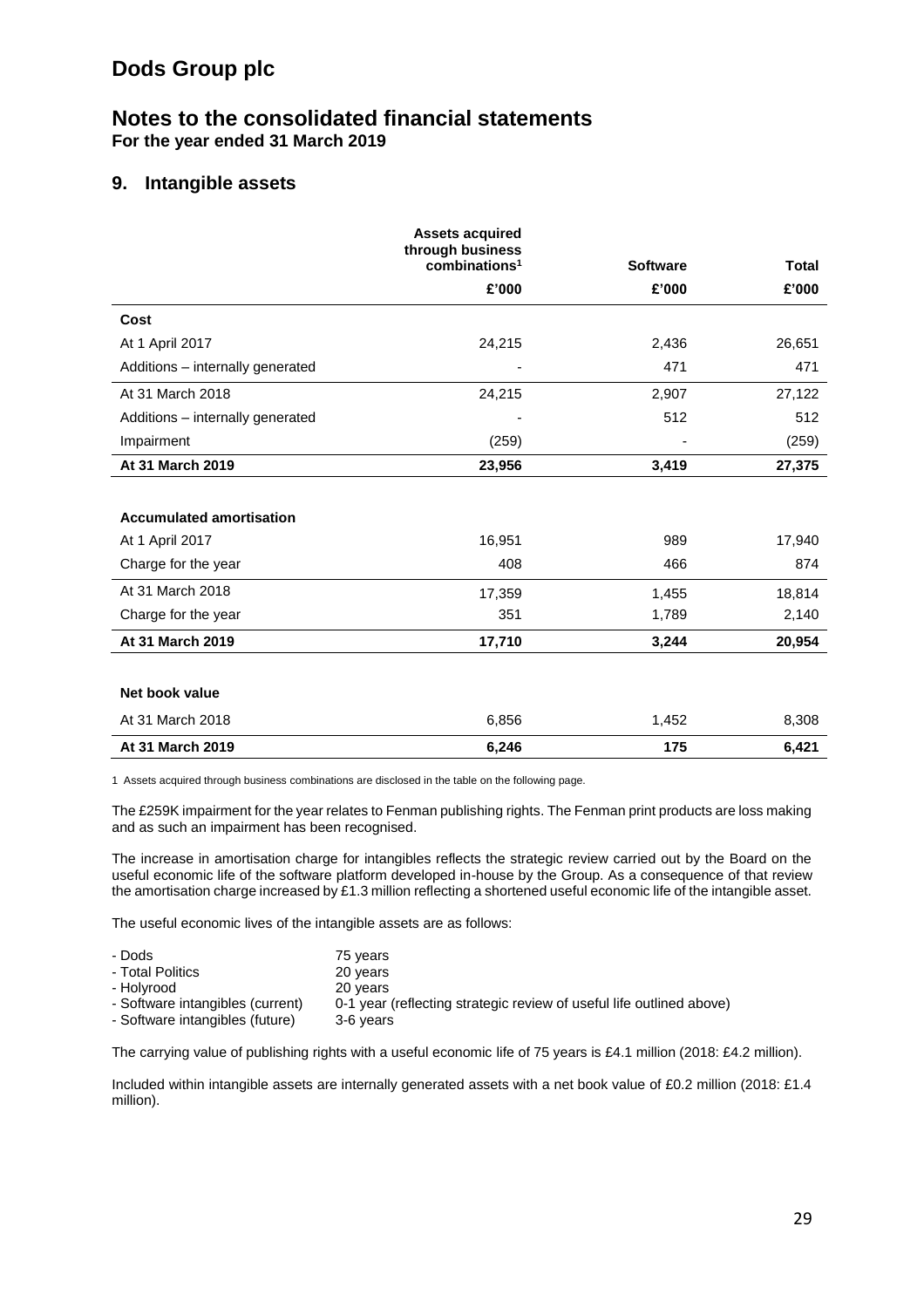## **Notes to the consolidated financial statements For the year ended 31 March 2019**

## **9. Intangible assets (continued)**

Assets acquired through business combinations comprise:

|                                 | <b>Publishing</b><br>rights | <b>Brand</b><br>names | <b>Customer</b><br>relationships | <b>Customer</b><br>lists | Other<br>assets | <b>Total</b> |
|---------------------------------|-----------------------------|-----------------------|----------------------------------|--------------------------|-----------------|--------------|
|                                 | £'000                       | £'000                 | £'000                            | £'000                    | £'000           | £'000        |
| Cost                            |                             |                       |                                  |                          |                 |              |
| At 1 April 2017                 | 19,193                      | 1,277                 | 2,951                            | 640                      | 154             | 24,215       |
| At 31 March 2018                | 19,193                      | 1,277                 | 2,951                            | 640                      | 154             | 24,215       |
| Impairment                      | (259)                       |                       |                                  |                          |                 | (259)        |
| At 31 March 2019                | 18,934                      | 1,277                 | 2,951                            | 640                      | 154             | 23,956       |
|                                 |                             |                       |                                  |                          |                 |              |
| <b>Accumulated amortisation</b> |                             |                       |                                  |                          |                 |              |
| At 1 April 2017                 | 11,940                      | 1,277                 | 2,940                            | 640                      | 154             | 16,951       |
| Charge for the year             | 397                         |                       | 11                               |                          | -               | 408          |
| At 31 March 2018                | 12,337                      | 1,277                 | 2,951                            | 640                      | 154             | 17,359       |
| Charge for the year             | 351                         | ٠                     | ٠                                |                          |                 | 351          |
| At 31 March 2019                | 12,688                      | 1,277                 | 2,951                            | 640                      | 154             | 17,710       |
|                                 |                             |                       |                                  |                          |                 |              |
| Net book value                  |                             |                       |                                  |                          |                 |              |
| At 31 March 2018                | 6,856                       |                       |                                  |                          |                 | 6,856        |
| At 31 March 2019                | 6,246                       | $\blacksquare$        |                                  | ۰                        | ۰               | 6,246        |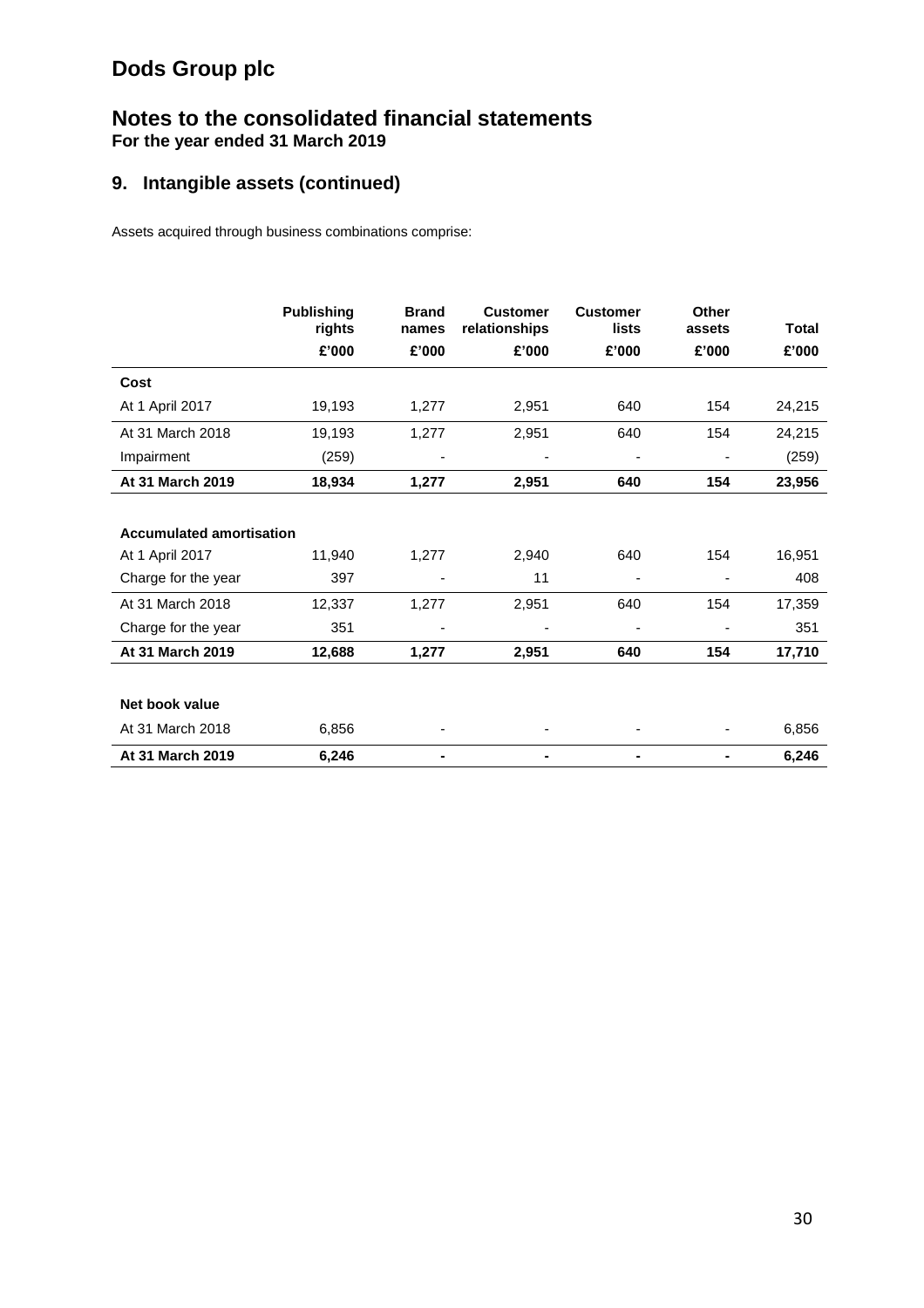## **Notes to the consolidated financial statements For the year ended 31 March 2019**

## **10. Property, plant and equipment**

|                                 | Leasehold<br><b>Improvements</b> | <b>Equipment and</b><br><b>Fixtures and Fittings</b> | <b>Total</b> |
|---------------------------------|----------------------------------|------------------------------------------------------|--------------|
|                                 | £'000                            | £'000                                                | £'000        |
| Cost                            |                                  |                                                      |              |
| At 1 April 2017                 | 1,728                            | 1,090                                                | 2,818        |
| Additions                       | 216                              | 45                                                   | 261          |
| <b>Disposals</b>                |                                  | (63)                                                 | (63)         |
| At 31 March 2018                | 1,944                            | 1,072                                                | 3,016        |
| Additions                       | 66                               | 49                                                   | 115          |
| At 31 March 2019                | 2,010                            | 1,121                                                | 3,131        |
|                                 |                                  |                                                      |              |
| <b>Accumulated depreciation</b> |                                  |                                                      |              |
| At 1 April 2017                 | 106                              | 289                                                  | 395          |
| Charge for the year             | 173                              | 184                                                  | 357          |
| Disposals                       |                                  | (63)                                                 | (63)         |
| At 31 March 2018                | 279                              | 410                                                  | 689          |
| Charge for the year             | 201                              | 178                                                  | 379          |
| At 31 March 2019                | 480                              | 588                                                  | 1,068        |
|                                 |                                  |                                                      |              |
| Net book value                  |                                  |                                                      |              |
| At 31 March 2018                | 1,665                            | 662                                                  | 2,327        |
| At 31 March 2019                | 1,530                            | 533                                                  | 2,063        |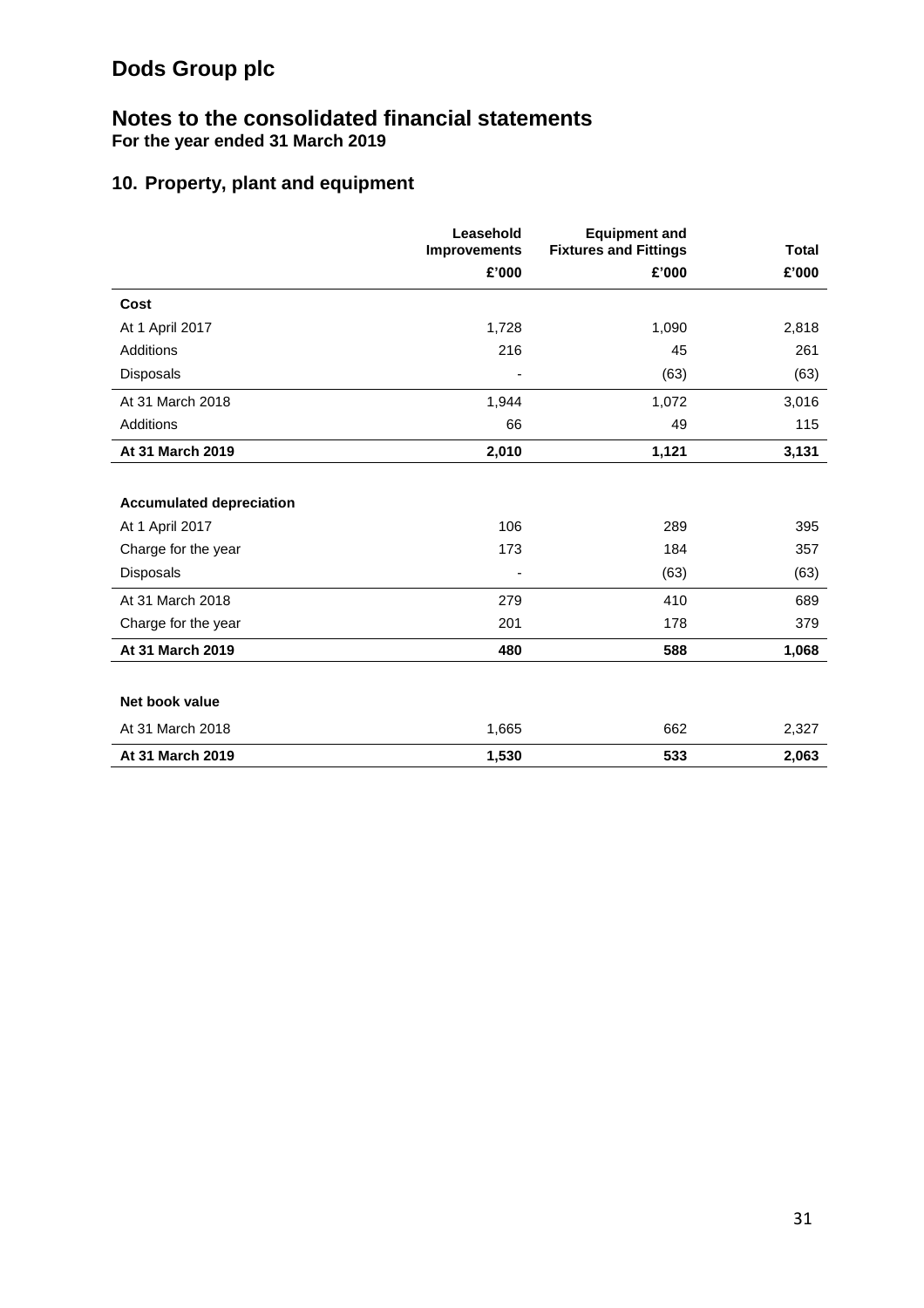# **Notes to the consolidated financial statements**

**For the year ended 31 March 2019**

## **11. Investments in associates**

Set out below are the associates and joint ventures of the Group as at 31 March 2019 which, in the opinion of the directors, are individually not material to the Group. The entities listed below have share capital consisting solely of ordinary shares, which are held directly by the Group. The country of incorporation or registration is also their principal place of business, and the proportion of ownership interest is the same as the proportion of voting rights held.

| Name of entity                              | %<br>ownership | Carrying<br>amount<br>2018<br>£'000 | Impairment<br>2019<br>£'000 | Share of profit<br>2019<br>£'000 | Carrying<br>amount<br>2019<br>£'000 |
|---------------------------------------------|----------------|-------------------------------------|-----------------------------|----------------------------------|-------------------------------------|
| Sans Frontieres Associates Ltd <sup>1</sup> | 40             | ٠                                   |                             |                                  |                                     |
| Social 360 Limited <sup>2</sup>             | 30             | 1.684                               | (1,231)                     | 50                               | 503                                 |
|                                             |                | 1,684                               | (1,231)                     | 50                               | 503                                 |

Place of business/country of incorporation of both entities is England. The Group accounts for both entities as equity-accounted associates. After a strategic review, the Board impaired the Group's investment in Social 360 Limited by £1,231,000.

1. On 16th February 2017, the Group purchased 40% of the issued share capital of Sans Frontieres Associates Limited (SFA), a company registered in England and Wales, for a carrying value of £40. The carrying value of the investment in the associate at year end was £nil (2018: £nil).

SFA's objective is to redefine the approach taken to international geopolitical and crisis communications consulting.

As at the year end the Group had loaned SFA £700,000 (2018: £700,000). The total unsecured loan of £700,000 carries no interest rate charge and is repayable in 2022. Recoverability is reviewed on an annual basis.

After taking into account the Group's power over its investee, its exposure and rights to variable returns from its involvement with the investee, and its ability to use the power over the investee to affect the amount of investor's return, the Directors have concluded that the Group does not have a controlling interest in SFA as it is not able to direct the activities of SFA. Therefore SFA has been accounted for as an associate in these financial statements.

2. On 16th November 2017, the Group purchased 30% of the enlarged share capital of Social 360 Limited (Social360), a company registered in England and Wales, for a carrying value of £1.68 million in cash including acquisition costs. Social360 provides intelligent digital media monitoring and analysis.

The acquisition includes a contractual option for the Group, at its sole discretion, to purchase the balance of the current existing shares between November 2019 and November 2020, at a valuation based upon Social360's prevailing EBITDA. It is considered that the fair value of the option at the balance sheet date is £nil (2018: £nil).

During the year, after a strategic review, the Board impaired the Group's investment in Social 360 Limited by £1,231,000.

The total share of profit recognised from associates is £50,000 (2018: loss of £9,122), which is considered immaterial.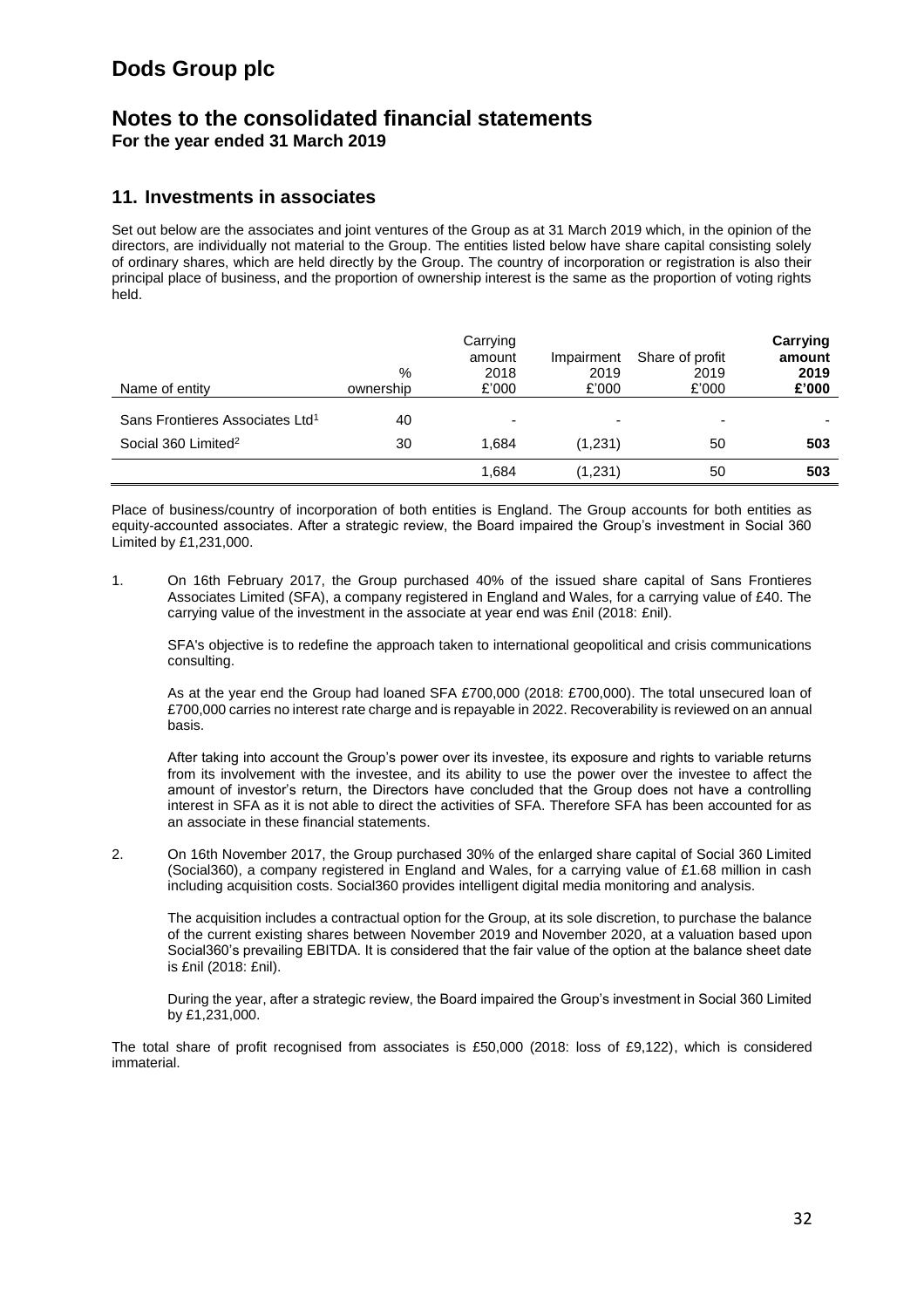## **Notes to the consolidated financial statements For the year ended 31 March 2019**

## **12. Other financial assets**

| Trade and other receivables    | 2019<br>£'000 | 2018<br>£'000 |
|--------------------------------|---------------|---------------|
|                                |               |               |
| Trade receivables              | 1,959         | 1,755         |
| Other receivables              | 359           | 368           |
| Prepayments and accrued income | 1,266         | 1,346         |
|                                | 3,584         | 3,469         |

Trade and other receivables denominated in currencies other than Sterling comprise £269,729 (2018: £135,677) denominated in Euros.

| <b>Cash related</b>                                                  | 2019<br>£'000  | 2018<br>£'000  |
|----------------------------------------------------------------------|----------------|----------------|
| Cash and cash equivalents<br>Restricted cash held in deposit account | 7.160          | 7,491          |
|                                                                      | 1,266<br>8,426 | 1,266<br>8,757 |

Cash includes £1,794,301 (2018: £1,379,000) denominated in Euros.

Included in cash at bank is a rental deposit of £1,266,000 (2018: £1,266,000) held in a bank account in the Group's name which is subject to a guarantee in favour of the landlord of the London premises of the Group. Once the Group meets key adjusted EBIDTA performance metrics then the deposit becomes unrestricted.

## **13. Current liabilities**

| Trade and other payables                          | 2019<br>£'000 | 2018<br>£'000 |
|---------------------------------------------------|---------------|---------------|
|                                                   |               |               |
| Trade creditors                                   | 1.129         | 2,014         |
| Other creditors including tax and social security | 1,619         | 1,325         |
| Accruals and deferred income                      | 8.741         | 5,892         |
|                                                   | 11.489        | 9,231         |

Current liabilities denominated in currencies other than Sterling compromise £25,824 (2018: £45,622) denominated in Euros and £24,893 (2018: £nil) denominated in USD.

## **14. Interest-bearing loans and borrowings**

The Group has no borrowings.